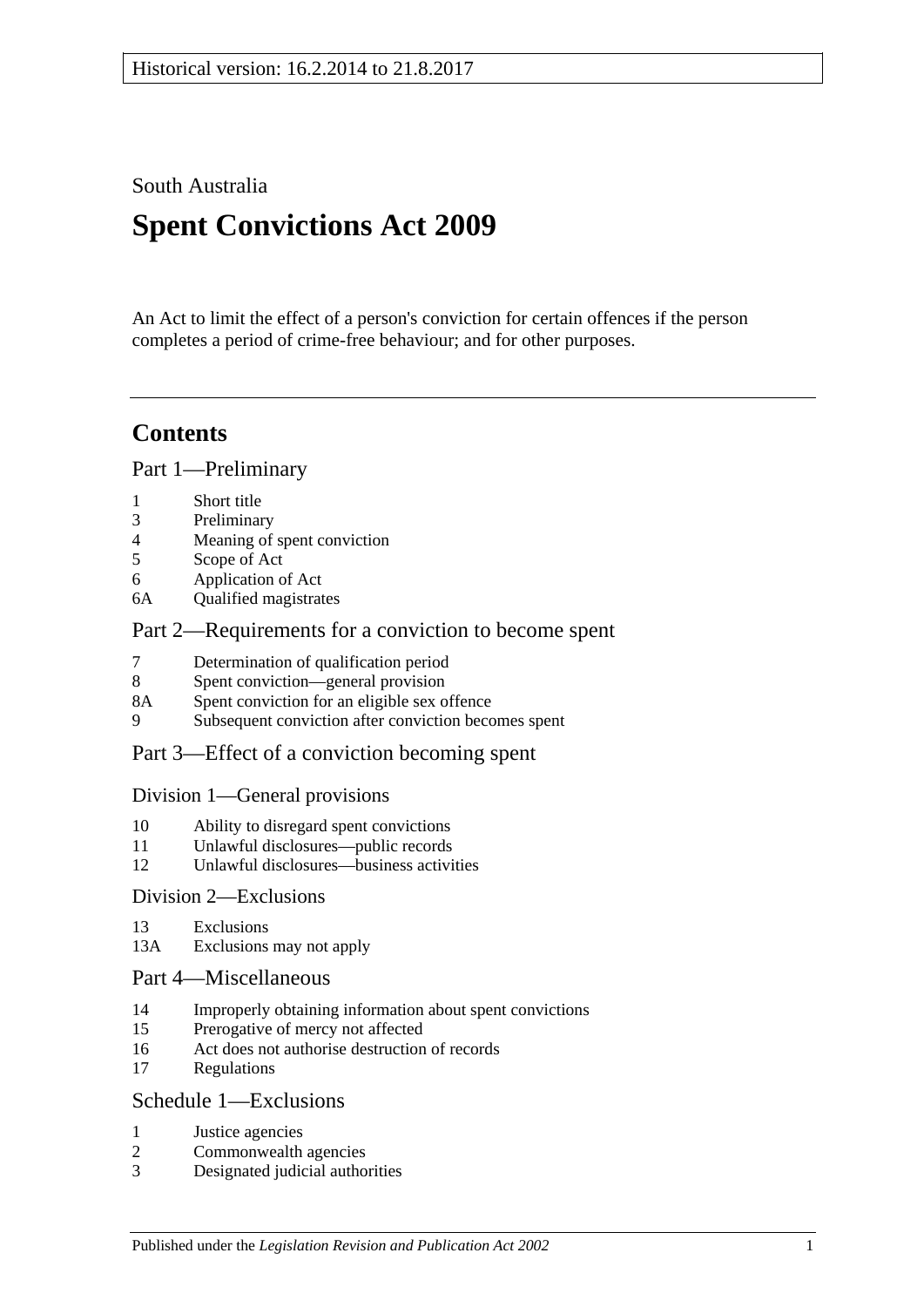#### **Spent Convictions Act 2009—16.2.2014 to 21.8.2017 Contents**

- 4 [Parole Board](#page-15-2)
- 5 [Judicial and associated officers](#page-15-3)
- 6 [Care of children](#page-16-0)
- 7 [Care of vulnerable people](#page-16-1)
- 8 [Activities associated with a character test](#page-17-0)
- 9 [Firefighting, police and correctional services](#page-17-1)
- 9A [Screening units](#page-17-2)
- 10 [Official records](#page-18-0)
- 11 [Archives and libraries](#page-18-1)
- 12 [Reports and authorised publications](#page-19-0)
- 13 [Non-identifying information](#page-19-1)
- 14 [Prescribed exclusions](#page-19-2)

[Schedule 2—Provisions relating to proceedings before a qualified magistrate](#page-19-3)

- 1 [Interpretation](#page-19-4)
- 2 [Extent of application](#page-19-5)
- 3 [Notice of application](#page-19-6)
- 4 [Conduct of proceedings](#page-20-0)<br>5 Principles governing hea
- [Principles governing hearings](#page-20-1)

[Legislative history](#page-22-0)

### <span id="page-1-0"></span>**The Parliament of South Australia enacts as follows:**

## **Part 1—Preliminary**

#### <span id="page-1-1"></span>**1—Short title**

This Act may be cited as the *Spent Convictions Act 2009*.

#### <span id="page-1-3"></span><span id="page-1-2"></span>**3—Preliminary**

(1) In this Act, unless the contrary intention appears—

*adult* means a person of or above the age of 18 years;

*AUSTRAC* means the Australian Transaction Reports and Analysis Centre continued in existence by the *Anti-Money Laundering and Counter-Terrorism Financing Act 2006* of the Commonwealth;

*child* means a person under the age of 18 years;

*Commonwealth authority* means—

- (a) a Commonwealth Minister; or
- (b) a Commonwealth Department; or
- (c) the Defence Force; or
- (d) a body (whether incorporated or not) established or appointed for a public purpose by or under a Commonwealth law, not being—
	- (i) an incorporated company, society or association; or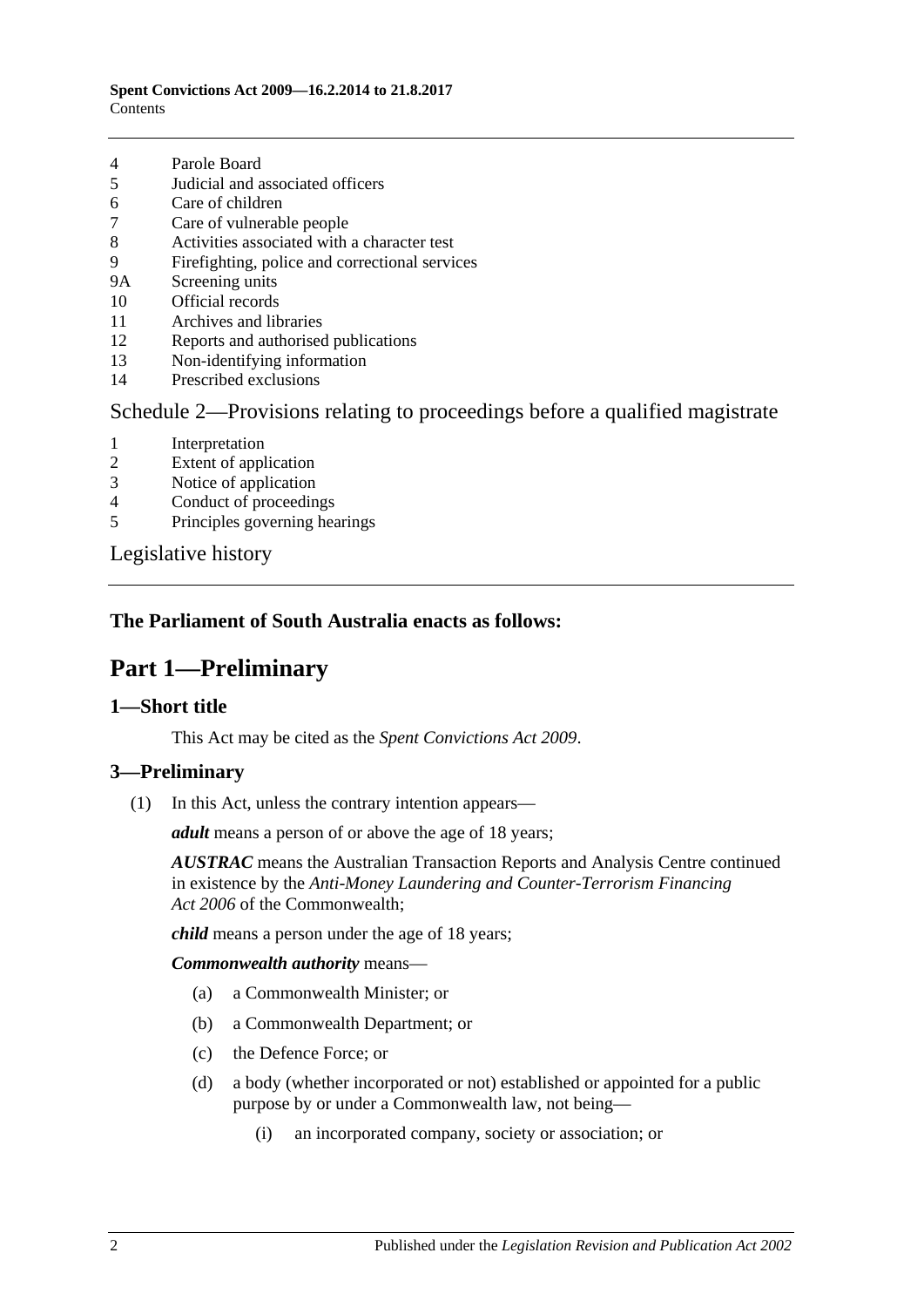- (ii) an organisation registered, or an association recognised, under the *Fair Work (Registered Organisations) Act 2009* of the Commonwealth, or a branch of such an organisation or association; or
- (e) a body established or appointed by the Governor-General, or by a Commonwealth Minister, otherwise than by or under a Commonwealth law; or
- (f) a person holding or performing the duties of an office established by or under, or an appointment made under, a Commonwealth law other than the office of Secretary of a Commonwealth Department; or
- (g) a person holding or performing the duties of an appointment made by the Governor-General, or by a Commonwealth Minister, otherwise than under a Commonwealth law; or
- (h) a federal court; or
- (i) a tribunal established under a Commonwealth law; or
- (j) the Australian Federal Police;

*Commonwealth Department* means an Agency within the meaning of the *Public Service Act 1999* of the Commonwealth;

*conviction* means a conviction, whether summary or on indictment, for an offence and includes a finding which, under [subsection](#page-6-1) (5), is treated as a conviction for the purposes of this Act or a case which falls within the ambit of [subsection](#page-6-2) (6);

*corresponding law* means a law of another State or of the Commonwealth that is declared by the regulations to be a corresponding law for the purposes of this Act;

*designated Commonwealth position* means a position in a Commonwealth authority which the head of the authority has determined to be a designated security assessment position whose duties are likely to involve access to national security information classified as secret or top secret;

#### *designated judicial authority* means—

- (a) a court or tribunal (including a military tribunal established under a law of the Commonwealth); or
- (b) a judicial or quasi-judicial body brought within the ambit of this definition by the regulations;

#### *designated sex-related offence* means—

- (a) a sex offence—
	- (i) that is constituted by consenting adults engaging in sexual intercourse, or another form of sexual activity; or
	- (ii) that is constituted by an adult procuring another adult to engage in consensual sexual intercourse, or another form of consensual sexual activity; or
- (b) an offence where—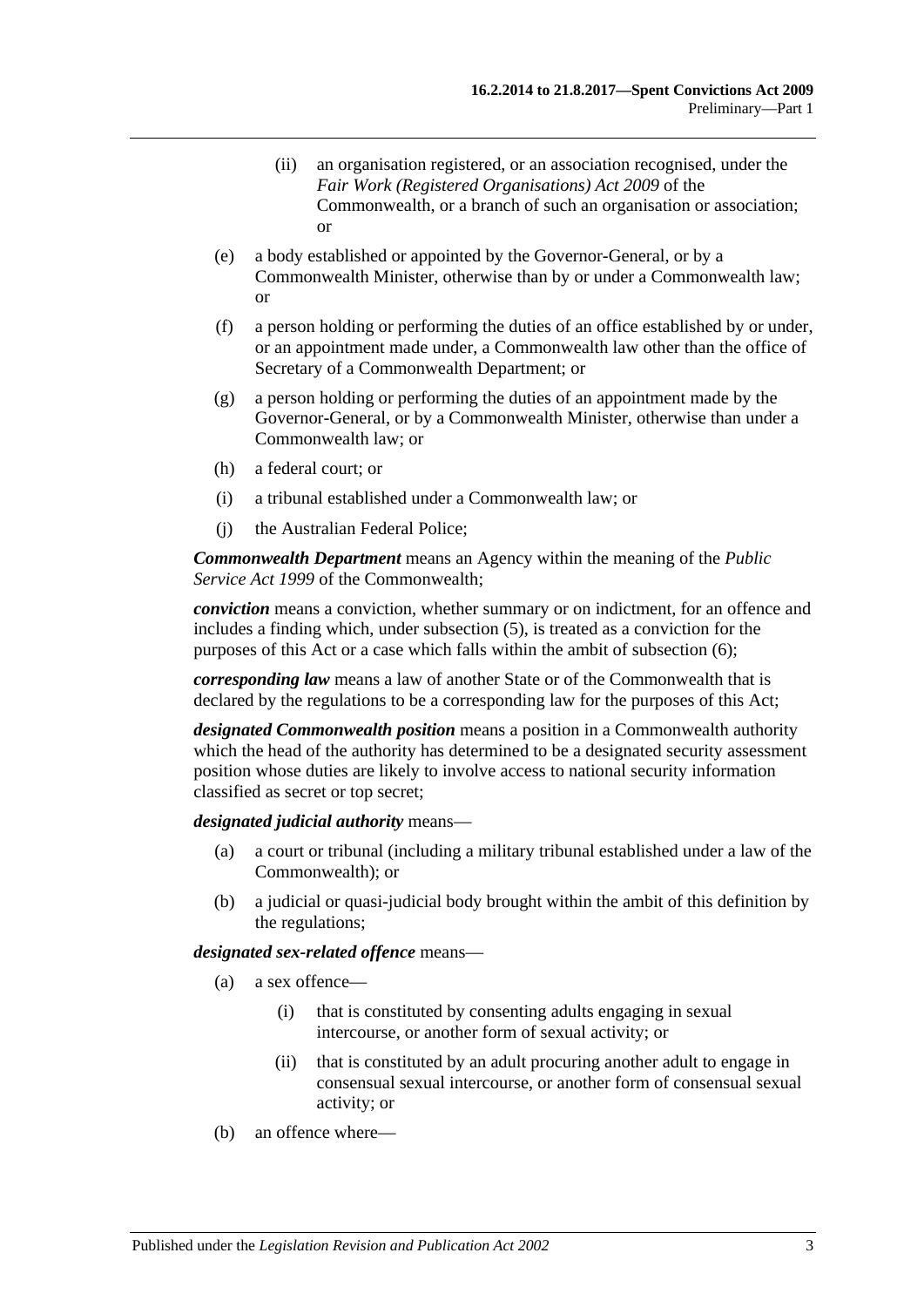- (i) the offence is constituted by consenting persons of the same sex engaging in sexual intercourse, or another form of sexual activity; and
- (ii) at least 1 of them is 16 or 17 years of age (and none of them is younger); and
- (iii) their actions would not have constituted an offence if they were not of the same sex; and
- (iv) no person engaged in the activity was in a position of authority in relation to another person engaged in the activity;

*eligible adult offence* means an offence committed by an adult for which—

- (a) a sentence of imprisonment is not imposed; or
- (b) a sentence of imprisonment is imposed but the sentence is 12 months or less;

*eligible juvenile offence* means an offence committed while the defendant was a child where, on conviction of the defendant—

- (a) a sentence of imprisonment is not imposed; or
- (b) a sentence of imprisonment is imposed but the sentence is 24 months or less;

#### *eligible sex offence* means—

- (a) a sex offence (being either an eligible adult offence or an eligible juvenile offence) for which a sentence of imprisonment is not imposed; or
- (b) a designated sex-related offence;

#### *intelligence or security agency* means—

- (a) the Australian Security Intelligence Organisation; or
- (b) the Australian Secret Intelligence Service; or
- (c) the Office of National Assessments; or
- (d) that part of the Department of Defence known as the Defence Signals Directorate; or
- (e) that part of the Department of Defence known as the Defence Intelligence Organisation; or
- (f) that part of the Department of Defence known as the Defence Imagery and Geospatial Organisation; or
- (g) any other similar agency, office or part of a Commonwealth Department that has a direct involvement in national intelligence or security activities;

#### *justice agency* means any of the following:

- (a) the Australian Federal Police;
- (b) the police force or service of a State;
- (c) the Australian Customs and Border Protection Service;
- (d) the Australian Commission for Law Enforcement Integrity, the Australian Crime Commission, or any other similar crime or integrity commission, body, office or agency established under a law of the Commonwealth or a State;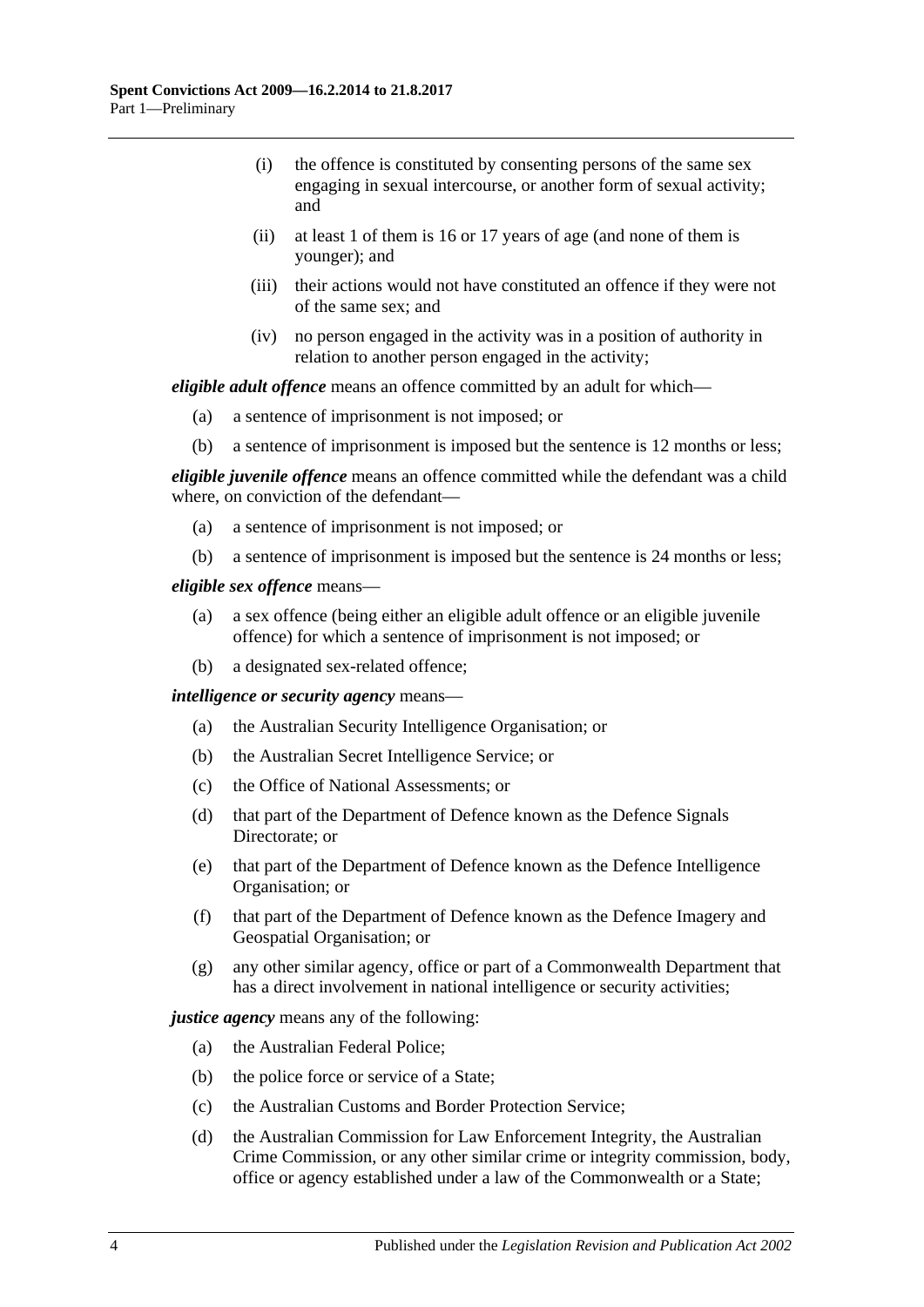- (e) the CrimTrac Agency (established on 1 July 2000 as an Executive Agency of the Governor-General of the Commonwealth under section 65 of the *Public Service Act 1999* of the Commonwealth);
- (f) AusCheck (established by the Commonwealth on 5 December 2005);
- (g) the Australian Securities and Investments Commission;
- (h) the Attorney-General for the Commonwealth or a State;
- <span id="page-4-0"></span>(i) the Director of Public Prosecutions for the Commonwealth or a State, or a person or body performing a similar function under a law of a State;
- (j) staff appointed to assist a person or body referred to in [paragraph](#page-4-0) (i);
- (k) a government department or agency of the Commonwealth or the State which is concerned, as 1 of its principal or primary duties, with the prosecution of offences or assisting with the prosecution of offences;
- (l) the Australian Taxation Office or the Australian Electoral Commission, in connection with any function associated with the prosecution of offences or assisting with the prosecution of offences;
- (m) the Department for Correctional Services or an equivalent entity in another State;
- (n) the Department responsible for a training centre under the *[Young Offenders](http://www.legislation.sa.gov.au/index.aspx?action=legref&type=act&legtitle=Young%20Offenders%20Act%201993)  Act [1993](http://www.legislation.sa.gov.au/index.aspx?action=legref&type=act&legtitle=Young%20Offenders%20Act%201993)* or an equivalent entity in another State;
- (o) the Registrar or administrator of a Commonwealth or State court;
- (p) a person or body brought within the ambit of this definition or a corresponding definition by regulations made under this Act or under a corresponding law for the purposes of a corresponding definition;

*minor offence* means an offence where, on conviction—

- (a) the defendant is discharged without penalty; or
- (b) the only penalty imposed on the defendant (disregarding any demerit points that may apply) is a fine not exceeding—
	- (i) unless an amount applies under [subparagraph](#page-4-1) (ii)—\$500; or
	- (ii) an amount, greater than \$500, prescribed by the regulations for the purposes of this definition;

<span id="page-4-1"></span>*mutual recognition principle*—see [subsection](#page-6-3) (7);

*national security information* means information affecting the defence, security or international relations of Australia;

*official record* means a record kept by a court, tribunal, police force or public authority;

*overseas jurisdiction* means a jurisdiction outside Australia and the external territories;

#### *public authority* means—

(a) a public or local authority constituted by or under an Act of this State, another State or the Commonwealth; or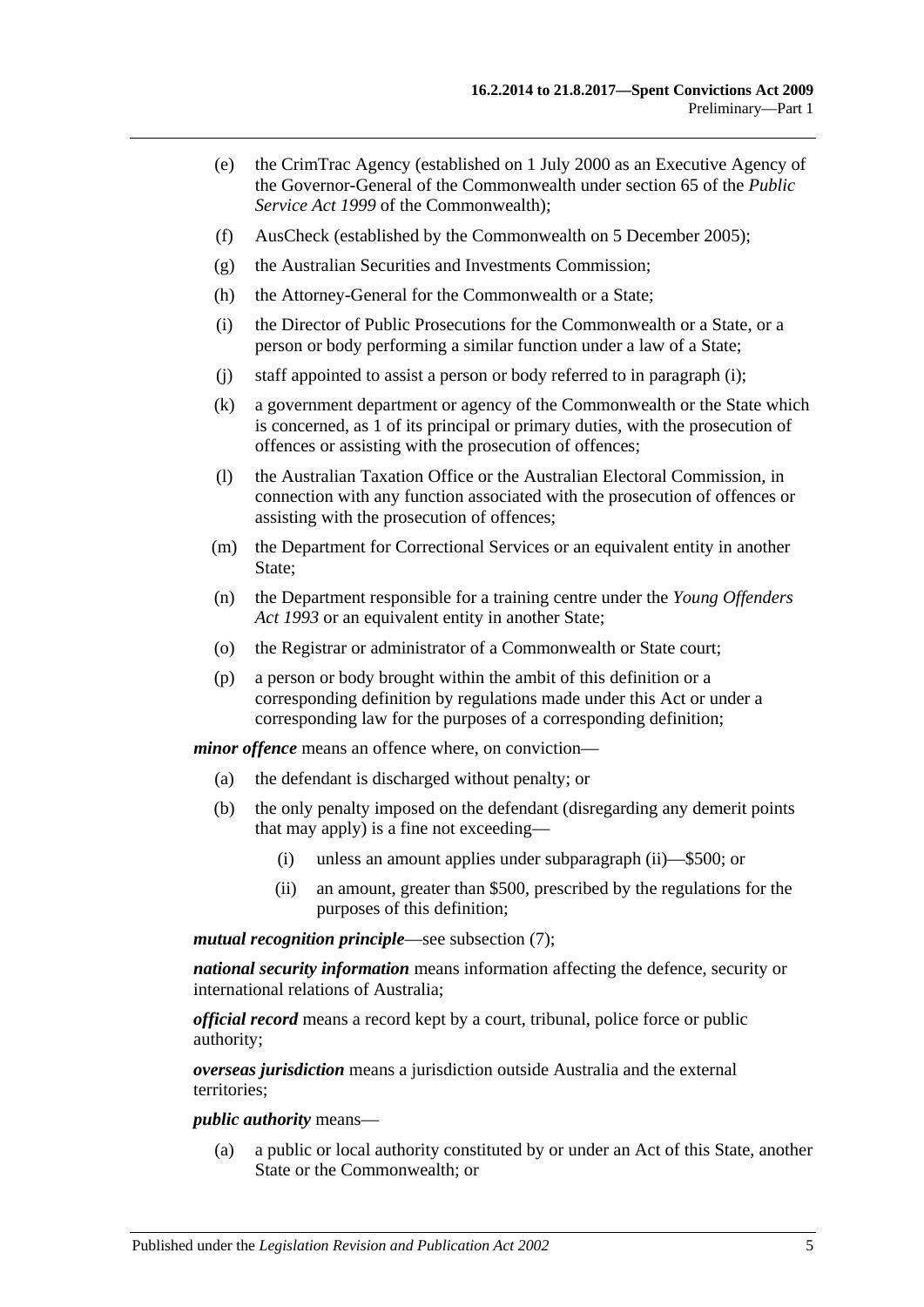- (b) a government department of this State, another State or the Commonwealth; or
- (c) a statutory body representing the Crown in right of this State, another State or the Commonwealth,

and includes a person performing a function on behalf of the authority, department or body;

*qualification period* means the qualification period that applies under [section](#page-8-2) 7;

*qualified magistrate*—see [section](#page-8-0) 6A;

*quashed*—a conviction is quashed if—

- (a) the conviction is quashed or set aside; or
- (b) a finding of guilt, or a finding that a charge has been proved, is quashed or set aside;

*recognised jurisdiction*—if a law of another State or of the Commonwealth has been declared by the regulations to be a corresponding law, then that State or the Commonwealth (as the case requires) is a recognised jurisdiction;

*security* has the same meaning as in the *Australian Security Intelligence Organisation Act 1979* of the Commonwealth;

*sex offence* means an offence prescribed as a sex offence for the purposes of this definition;

*spent*, for a conviction—see [section](#page-6-0) 4;

*State* includes Territory;

*this jurisdiction* means South Australia;

*tribunal* means a tribunal constituted by law;

*work* includes the following:

- (a) work—
	- (i) under a contract of employment or contract for services; or
	- (ii) in a leadership role in a religious institution or as part of the duties of a religious vocation; or
	- (iii) as an officer of a body corporate, member of the committee of management of an unincorporated body or association or member of a partnership; or
	- (iv) as a volunteer, other than unpaid work engaged in for a private or domestic purpose; or
	- (v) as a self-employed person;
- (b) practical training as part of a course of education or vocational training;
- (c) acting in a prescribed capacity or engaging in a prescribed activity.
- $(2)$  If—
	- (a) a person is convicted by a court of a number of offences; and
	- (b) the sentencing court imposes 1 penalty for some or all of the offences,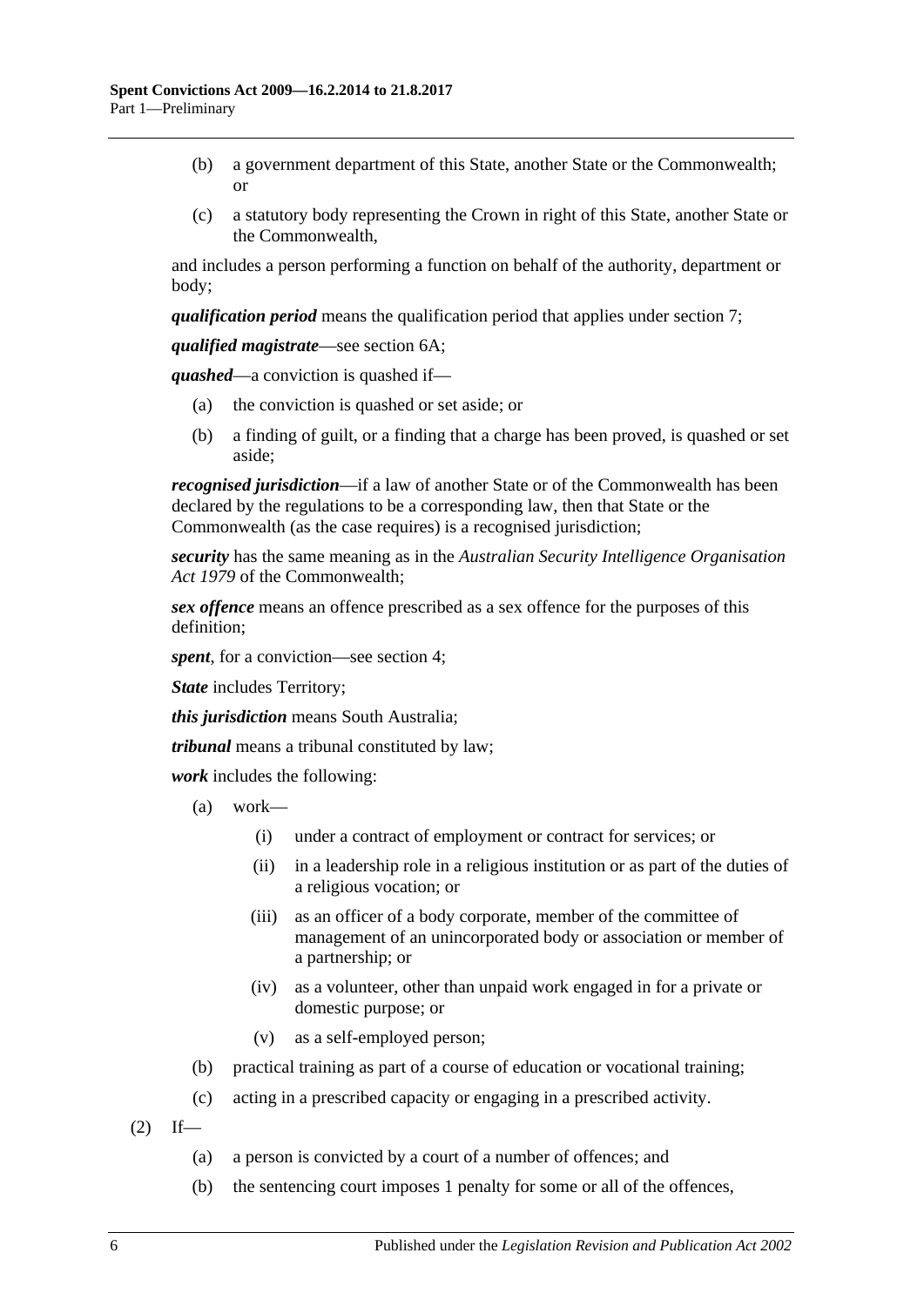the penalty so imposed will be taken to apply in relation to each offence for the purpose of determining whether a particular offence is an eligible adult offence or an eligible juvenile offence under [subsection](#page-1-3) (1).

- (3) In this Act, a reference to a sentence of imprisonment extends to—
	- (a) a period of detention under the *[Young Offenders Act](http://www.legislation.sa.gov.au/index.aspx?action=legref&type=act&legtitle=Young%20Offenders%20Act%201993) 1993*;
	- (b) a sentence of imprisonment or a period of detention that has been suspended (in whole or in part);
	- (c) a period of detention under section 23 of the *[Criminal Law \(Sentencing\)](http://www.legislation.sa.gov.au/index.aspx?action=legref&type=act&legtitle=Criminal%20Law%20(Sentencing)%20Act%201988)  Act [1988](http://www.legislation.sa.gov.au/index.aspx?action=legref&type=act&legtitle=Criminal%20Law%20(Sentencing)%20Act%201988)*.
- (4) In this Act, a reference to a conviction that is spent includes a reference to the charge to which the spent conviction related and any investigation or legal process associated with the offence or the conviction.
- <span id="page-6-1"></span>(5) The following findings are treated as convictions for the purposes of this Act:
	- (a) a formal finding of guilt by a court;
	- (b) a finding by a court that an offence has been proved.
- <span id="page-6-2"></span>(6) For the purposes of this Act, if an offence is taken into account for the purposes of sentencing for another offence or offences, it will be taken that there is a conviction for that offence (and that the conviction is capable of being spent).
- <span id="page-6-3"></span>(7) The *mutual recognition principle* is as follows:
	- (a) a conviction for an offence against a law of a recognised jurisdiction that is spent under the corresponding law of that jurisdiction will be taken to be spent for the purposes of [Part 3](#page-11-1) and [Part 4;](#page-14-0) and
	- (b) a conviction for an offence against a law of a recognised jurisdiction that is not spent (or has ceased to be spent) under the corresponding law of that jurisdiction will be taken not to be spent for the purposes of [Part 3](#page-11-1) and [Part 4.](#page-14-0)
- (8) For the purposes of the definition of *designated sex-related offence*
	- (a) a person will not be taken to have engaged in an activity with his or her consent if the person would not be taken to have freely and voluntarily agreed to the activity under section 46 of the *[Criminal Law Consolidation Act](http://www.legislation.sa.gov.au/index.aspx?action=legref&type=act&legtitle=Criminal%20Law%20Consolidation%20Act%201935) 1935*; and
	- (b) a person is in *a position of authority* in relation to another person if they would be in a position of authority in relation to the person under section 49(5a) of the *[Criminal Law Consolidation Act](http://www.legislation.sa.gov.au/index.aspx?action=legref&type=act&legtitle=Criminal%20Law%20Consolidation%20Act%201935) 1935*.

#### <span id="page-6-0"></span>**4—Meaning of spent conviction**

- (1) For the purposes of this Act, the conviction of a person for an offence is *spent* if—
	- (a) the conviction is spent under [Part 2;](#page-8-1) or
	- (b) the conviction is quashed; or
	- (c) the person is granted a pardon for the offence.
- <span id="page-6-4"></span>(1a) In addition, if—
	- (a) a finding is treated as a conviction under [section](#page-6-1) 3(5); but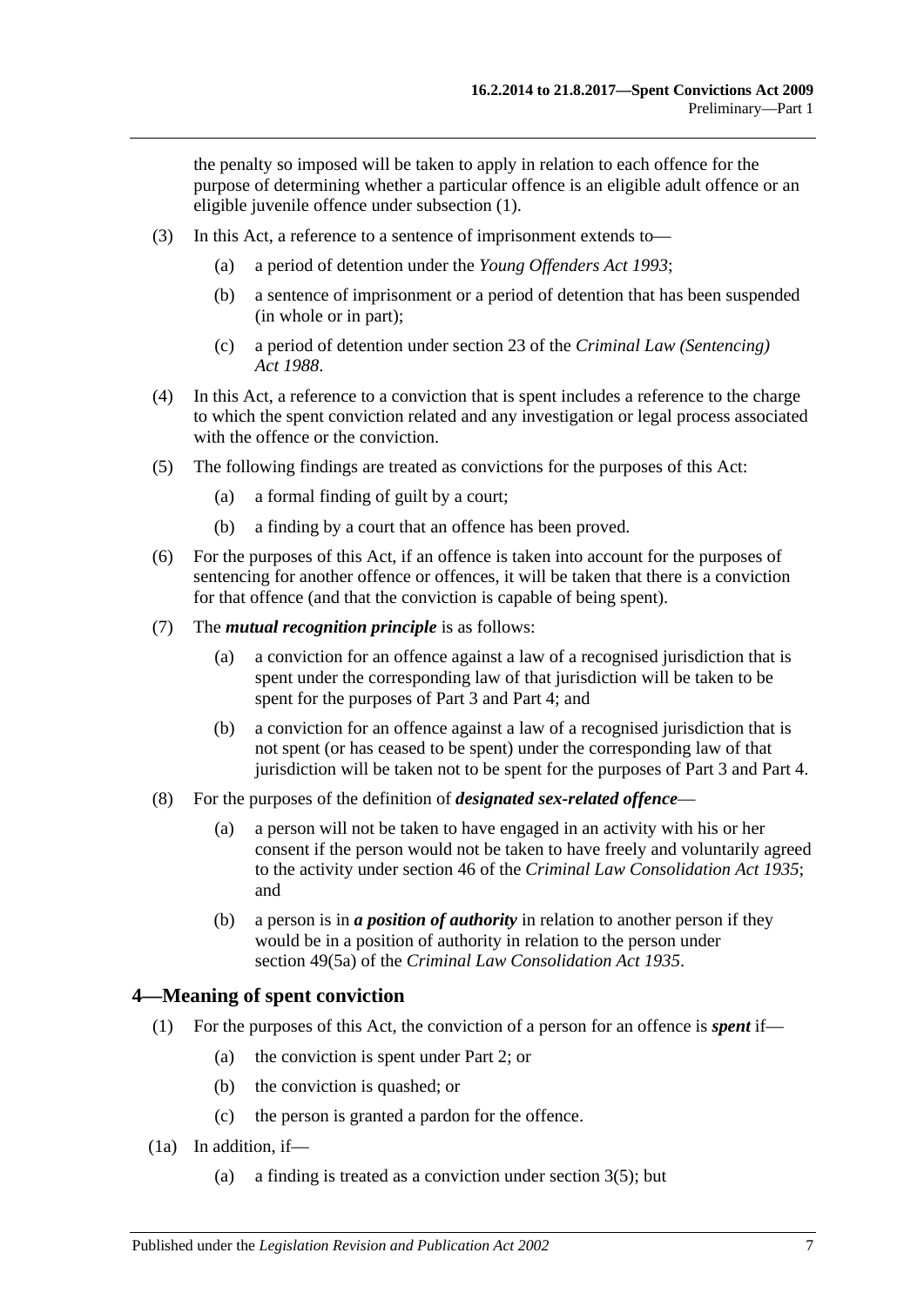(b) no conviction is recorded against the person,

then the finding, as constituting a conviction for the purposes of this Act, will be taken to be immediately spent.

(2) This section applies subject to the operation of [section](#page-7-1) 6.

#### <span id="page-7-0"></span>**5—Scope of Act**

- (1) The following convictions (and no other convictions) are capable of becoming spent under this Act:
	- (a) a conviction for an eligible adult offence;
	- (b) a conviction for an eligible juvenile offence;
	- (c) a conviction for a designated sex-related offence.
- (2) However, the following convictions cannot become spent under this Act:
	- (a) a conviction of a body corporate;
	- (b) a conviction for a sex offence unless the offence is an eligible sex offence;
	- (c) a conviction of a class prescribed by the regulations.
- <span id="page-7-2"></span>(3) A regulation made under [subsection](#page-7-2) (2)(c) does not affect a conviction that has already become spent under this Act.
- (4) Nothing in this Act affects—
	- (a) the enforcement of any process or proceedings relating to any fine or other sum imposed with respect to a spent conviction; or
	- (b) any process or proceedings in respect of a breach of a condition or requirement applicable to a sentence imposed in respect of a spent conviction; or
	- (c) the operation of any disqualification, disability or other prohibition imposed in respect of or on account of a spent conviction; or
	- (d) the imposition or accumulation of demerit points; or
	- (e) the exercise of any other enforcement power or the institution or undertaking of any other processes or proceedings by a justice agency.
- (5) Nothing in this Act affects a claim (or any proceedings arising from a claim) for compensation (including statutory compensation) for injury, loss or damage caused by an offence.
- (6) This section applies subject to the operation of [section](#page-7-1) 6.

#### <span id="page-7-1"></span>**6—Application of Act**

- (1) This Act applies to convictions for offences against the laws of this State and convictions for offences against any other law.
- (2) In the case of convictions for offences against the laws of a recognised jurisdiction, the mutual recognition principle applies.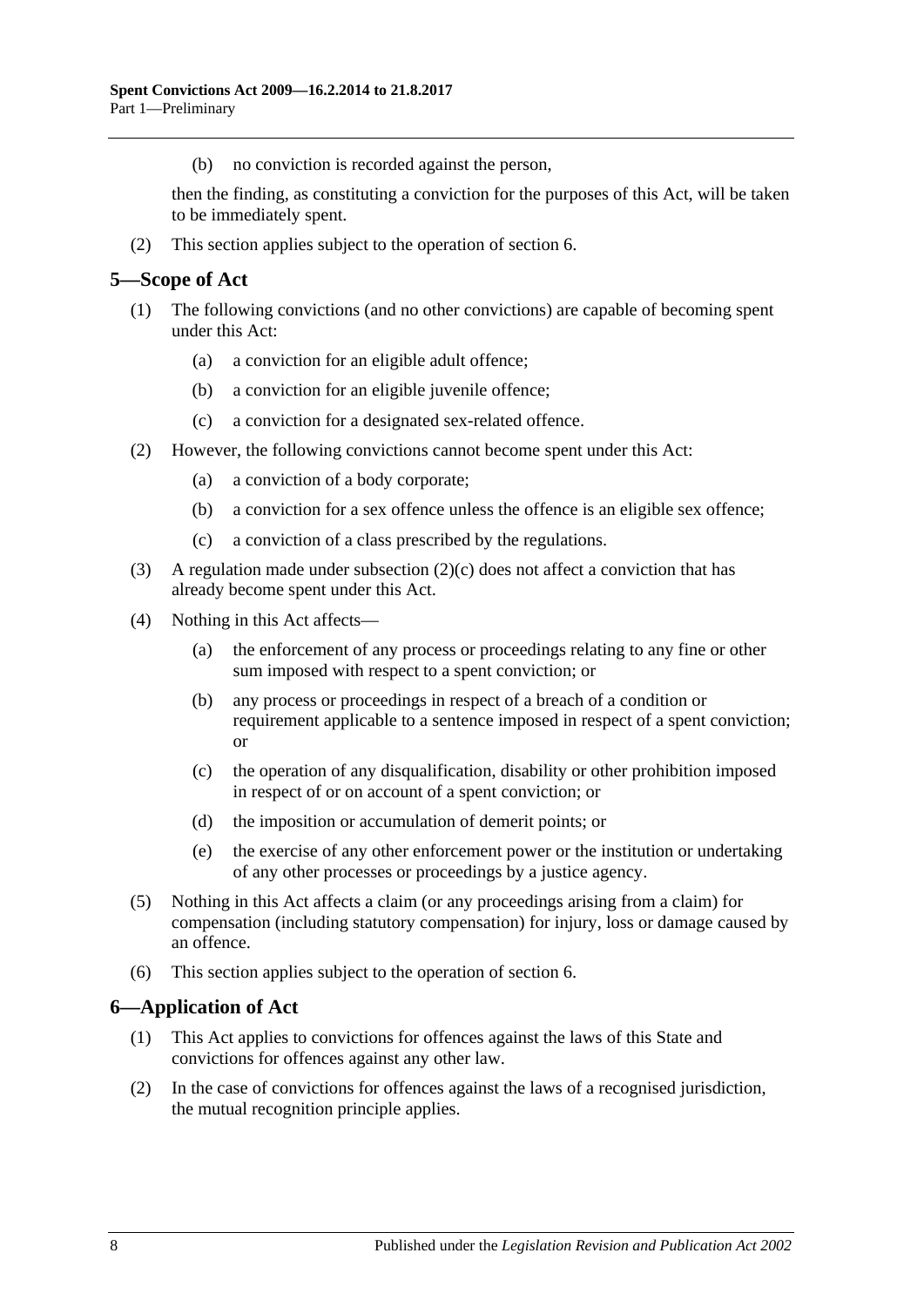- (3) In the case of convictions for offences against the laws of any other jurisdiction (including the laws of an overseas jurisdiction), this Act applies with the changes necessary to enable its provisions to apply to those convictions in a way that corresponds as closely as possible to the way in which it applies to convictions for offences against the laws of this jurisdiction.
- (4) However, if an offence against the laws of another jurisdiction (including the laws of an overseas jurisdiction), other than a recognised jurisdiction, has no correspondence to an offence against a law of this jurisdiction, then the conviction of the person for the offence is immediately spent for the purposes of this Act.
- (5) This Act applies to convictions for offences whether such convictions occurred before or after the commencement of this Act.

#### <span id="page-8-0"></span>**6A—Qualified magistrates**

- (1) For the purposes of this Act, a *qualified magistrate* is a magistrate in relation to whom a consent is in force under [subsection](#page-8-3) (2) and who has been approved by the Chief Magistrate to act as a qualified magistrate in accordance with [subsection](#page-8-4) (3).
- <span id="page-8-3"></span>(2) A magistrate may, by instrument in writing, consent to acting as a qualified magistrate under this Act.
- <span id="page-8-4"></span>(3) The Chief Magistrate may, by instrument in writing, approve a magistrate in relation to whom a consent is in force under [subsection](#page-8-3) (2) to act as a qualified magistrate under this Act.
- (4) A qualified magistrate has, in relation to the exercise of a function conferred on a qualified magistrate by this Act, the same protection, privileges and immunities as a magistrate has in relation to proceedings in the Magistrates Court of South Australia.
- <span id="page-8-5"></span>(5) A magistrate who has given consent under [subsection](#page-8-3) (2) may, by instrument in writing, revoke the consent.
- (6) An approval of a magistrate to act as a qualified magistrate under [subsection](#page-8-4) (3) is revoked if—
	- (a) the qualified magistrate revokes his or her consent in accordance with [subsection](#page-8-5) (5) or ceases to be a magistrate; or
	- (b) the Chief Magistrate determines that the magistrate should not continue to be a qualified magistrate.

## <span id="page-8-1"></span>**Part 2—Requirements for a conviction to become spent**

#### <span id="page-8-6"></span><span id="page-8-2"></span>**7—Determination of qualification period**

- (1) Subject to this Act, the *qualification period* for the conviction of a person for an offence is—
	- (a) in the case of an eligible juvenile offence, other than where the person was dealt with as an adult—5 consecutive years; or
	- (b) in any other case—10 consecutive years,

from the relevant day for the conviction for the offence.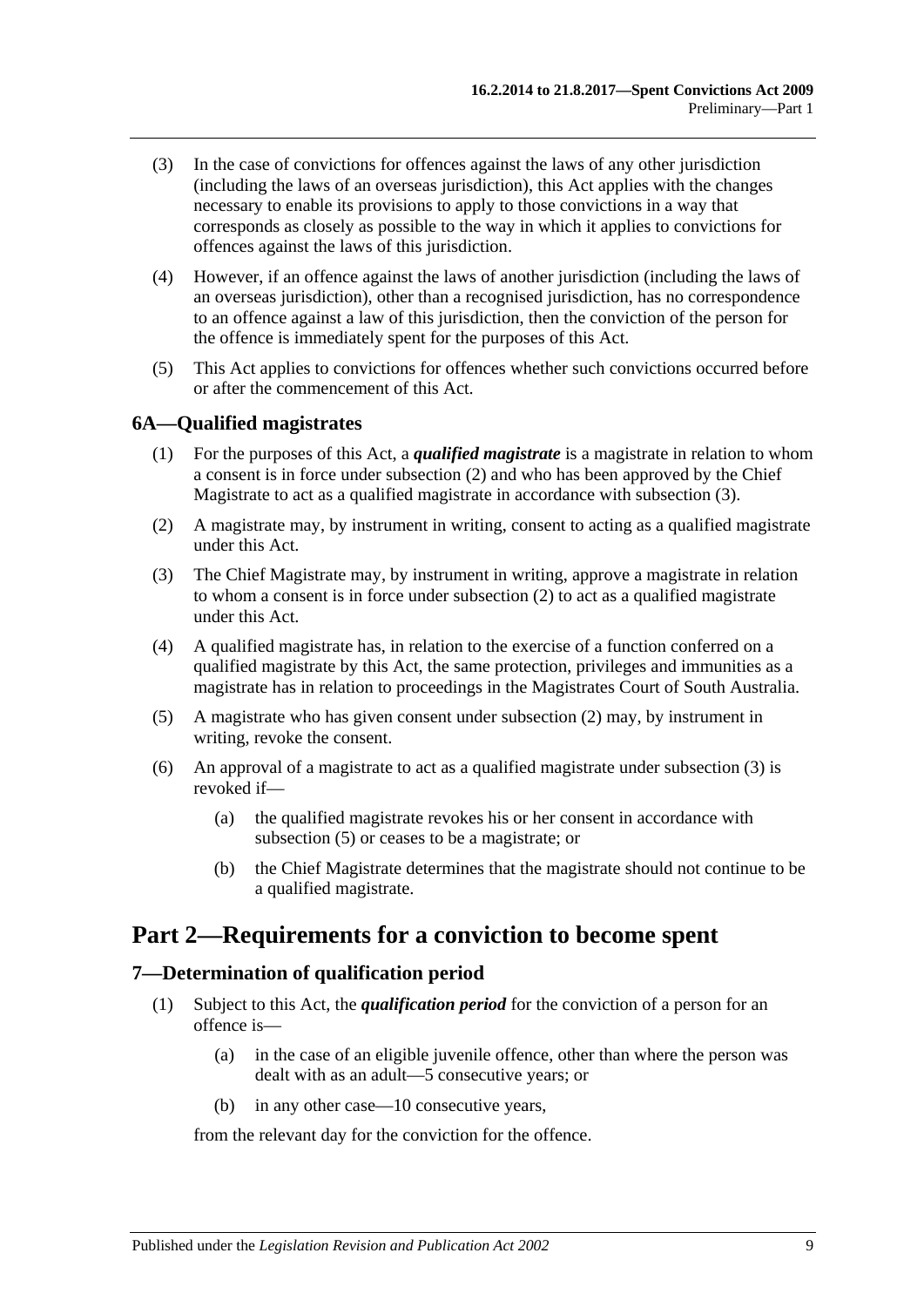- <span id="page-9-1"></span>(2) If during the qualification period for a conviction (the *first conviction*) the person is convicted of another offence (the *second conviction*), the time that has run as part of the qualification period for the first conviction is cancelled and the relevant day for the second conviction becomes a new relevant day for the first conviction (and a conviction for a third offence within the period that then applies will have a corresponding effect on the first and second convictions, and so on for any subsequent conviction or convictions).
- <span id="page-9-2"></span>(3) In addition—
	- (a) if at the end of a period that applies under [subsection](#page-8-6) (1) or [\(2\)](#page-9-1) the person is a registrable offender under the *[Child Sex Offenders Registration](http://www.legislation.sa.gov.au/index.aspx?action=legref&type=act&legtitle=Child%20Sex%20Offenders%20Registration%20Act%202006) Act 2006* who is subject to reporting obligations imposed by Part 3 of that Act, the qualification period is extended so as to expire when or if those reporting obligations cease or are suspended under that Part; and
	- (b) if during the period of extension that applies under [paragraph](#page-9-2) (a) the person is convicted of another offence, the conviction has the same effect on any previous conviction that is subject to the period of extension that a second or subsequent conviction has on a previous conviction or convictions under [subsection](#page-9-1)  $(2)$ .
- <span id="page-9-3"></span>(4) For the purposes of [subsections](#page-9-1) (2) and [\(3\)\(b\),](#page-9-3) a conviction for a second or subsequent offence will be disregarded if—
	- (a) the offence is a minor offence (including in a case where the conviction with respect to the minor offence is constituted by a finding under [section](#page-6-1) 3(5)); or
	- (b) the conviction is quashed; or
	- (c) the convicted person is granted a pardon.
- (5) A period under a preceding subsection may commence before the commencement of this Act and, in such a case, the qualification period will be completed—
	- (a) on the commencement of this Act; or
	- (b) on the day on which the qualification period would have been completed if this Act had been in force continuously since the day of the relevant conviction,

whichever is the later.

- (6) For the purposes of this section—
	- (a) the *relevant day* for the conviction for an offence is the day on which the person is convicted; and
	- (b) a reference to a conviction for an offence does not extend to a conviction for an offence against a law of another jurisdiction (including the laws of an overseas jurisdiction), other than a recognised jurisdiction, that has no correspondence to an offence against a law of this jurisdiction.

#### <span id="page-9-4"></span><span id="page-9-0"></span>**8—Spent conviction—general provision**

- (1) A conviction for an offence, other than a sex offence, is spent on completion of the qualification period for the conviction.
- (2) [Subsection](#page-9-4) (1) operates subject to [section](#page-6-4) 4(1a).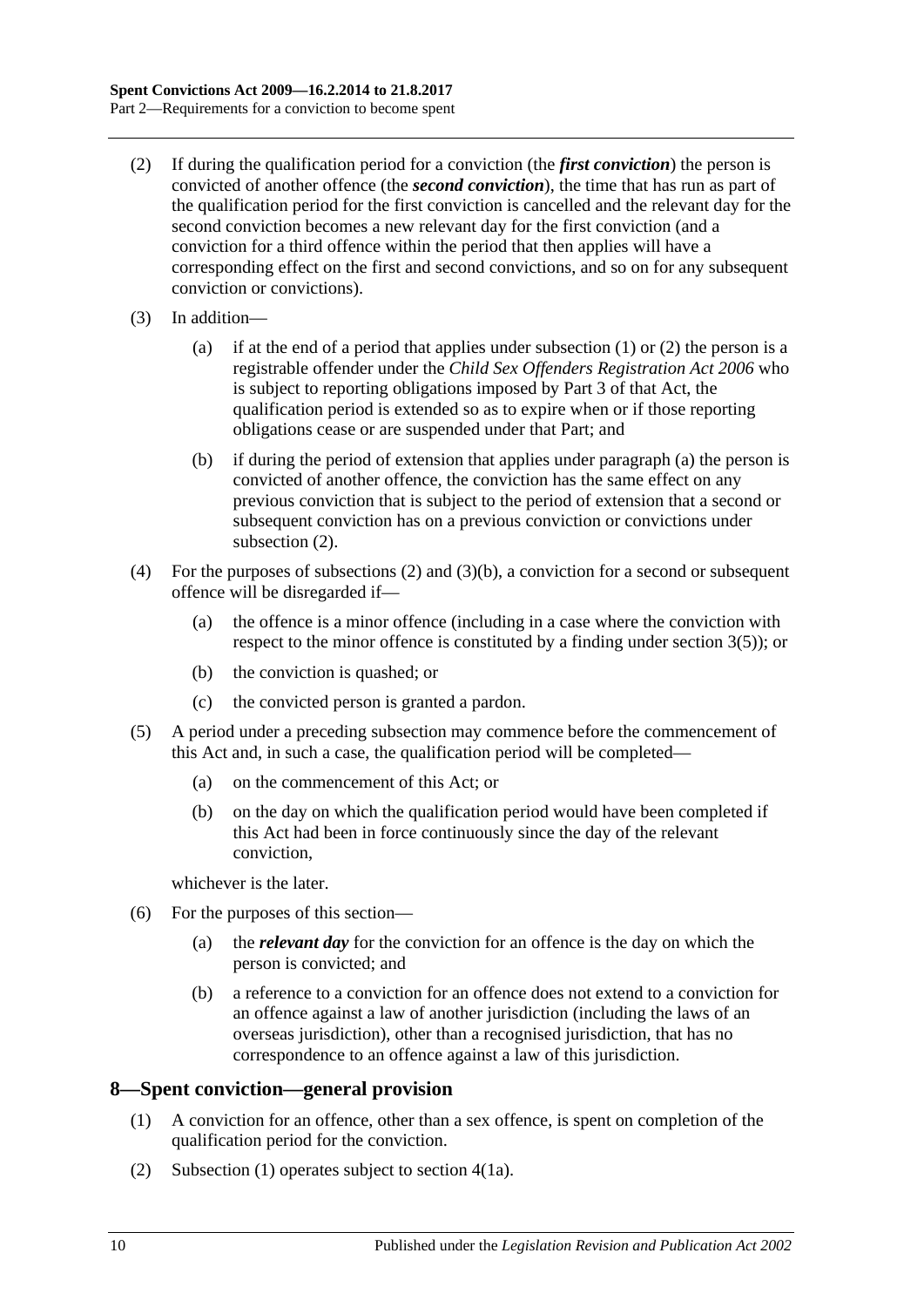#### <span id="page-10-0"></span>**8A—Spent conviction for an eligible sex offence**

- (1) A conviction for an eligible sex offence is spent if, on application by the convicted person in accordance with the regulations, a qualified magistrate makes an order that the conviction is spent.
- (2) An application for an order under this section in respect of a conviction—
	- (a) may not be made until the completion of the qualification period for the conviction; and
	- (b) may not be made if a qualified magistrate has refused to make an order under this section in respect of the same conviction within the preceding 2 years.
- (3) An application under this section may not be made in respect of a conviction for an offence against the laws of another jurisdiction.
- (4) [Schedule 2](#page-19-3) applies to an application under this section and to proceedings on an application.
- <span id="page-10-1"></span>(5) The making of an order under this section is at the discretion of the qualified magistrate and (subject to subsection (6)) that discretion will be exercised having regard to—
	- (a) the nature, circumstances and seriousness of the offence; and
	- (b) if a victim impact statement was furnished to the sentencing court in connection with the sentencing of the applicant for the offence (and that statement is available to the qualified magistrate)—anything referred to in that statement; and
	- (c) any penalty imposed, and any other order or requirement made or imposed by a court, in relation to the offence; and
	- (d) the length of time since the conviction; and
	- (e) all the circumstances of the applicant, including the circumstances of the applicant at the time of the commission of the offence and at the time of the application and whether the applicant appears to have rehabilitated and to be of good character; and
	- (f) whether the spending of the conviction and the non-disclosure of the offence to other persons by operation of an order under this section might present a risk to the public (and, if so, the extent of that risk); and
	- (g) whether there is any other public interest served in not making the order; and
	- (h) any other matter considered relevant by the qualified magistrate.
- (6) In the case of a designated sex-related offence, the qualified magistrate may make an order under this section without reference to any matters set out in [subsection](#page-10-1) (5) if the qualified magistrate is satisfied—
	- (a) that the offence is a designated sex-related offence; and
	- (b) that the conduct constituting the offence has ceased, by operation of law, to be an offence.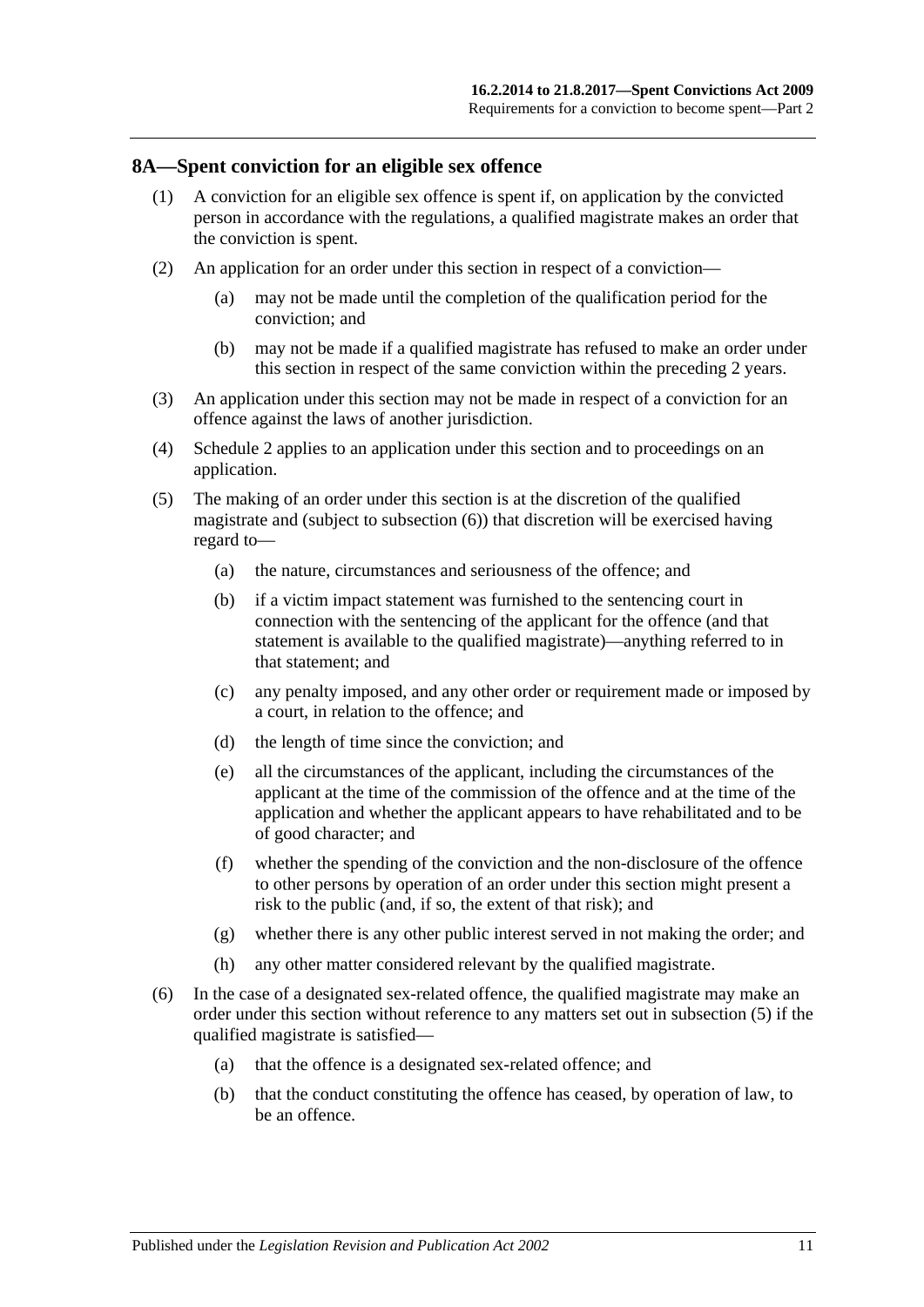#### <span id="page-11-0"></span>**9—Subsequent conviction after conviction becomes spent**

- (1) A conviction of a person for an offence (the *first offence*) that is spent is not revived by the subsequent conviction of the person for another offence (the *later offence*).
- (2) However, if—
	- (a) the later offence was committed during the qualification period for the first offence; and
	- (b) the later offence is an offence for which a conviction during the qualification period for the first offence would have resulted in the cancellation of the time that had already run as part of the qualification period under [section](#page-9-1) 7(2) or [\(3\)\(b\),](#page-9-3)

the first offence will cease to be treated as a spent conviction under this Act while the qualification period for the later offence is running.

## <span id="page-11-2"></span><span id="page-11-1"></span>**Part 3—Effect of a conviction becoming spent**

### **Division 1—General provisions**

#### <span id="page-11-3"></span>**10—Ability to disregard spent convictions**

If a conviction of a person is spent—

- (a) a question about the person's criminal history is taken not to refer to the spent conviction, but to refer only to any of the person's convictions that are not spent; and
- (b) the person is not required to disclose to any other person for any purpose information concerning the spent conviction; and
- (c) in the application to the person of an Act, statutory instrument, agreement or arrangement—
	- (i) a reference to a conviction, however expressed, is taken not to refer to the spent conviction; and
	- (ii) a reference to the person's character or fitness, however expressed, is not to be taken as allowing or requiring account to be taken of the spent conviction; and
- (d) the spent conviction, or the non-disclosure of the spent conviction, is not a proper ground for—
	- (i) refusing the person any appointment, post, status or privilege; or
	- (ii) revoking any appointment, status or privilege held by the person, or dismissing the person from any post.

#### <span id="page-11-5"></span><span id="page-11-4"></span>**11—Unlawful disclosures—public records**

- (1) A person is guilty of an offence if—
	- (a) the person has access to records of convictions kept by or on behalf of a public authority; and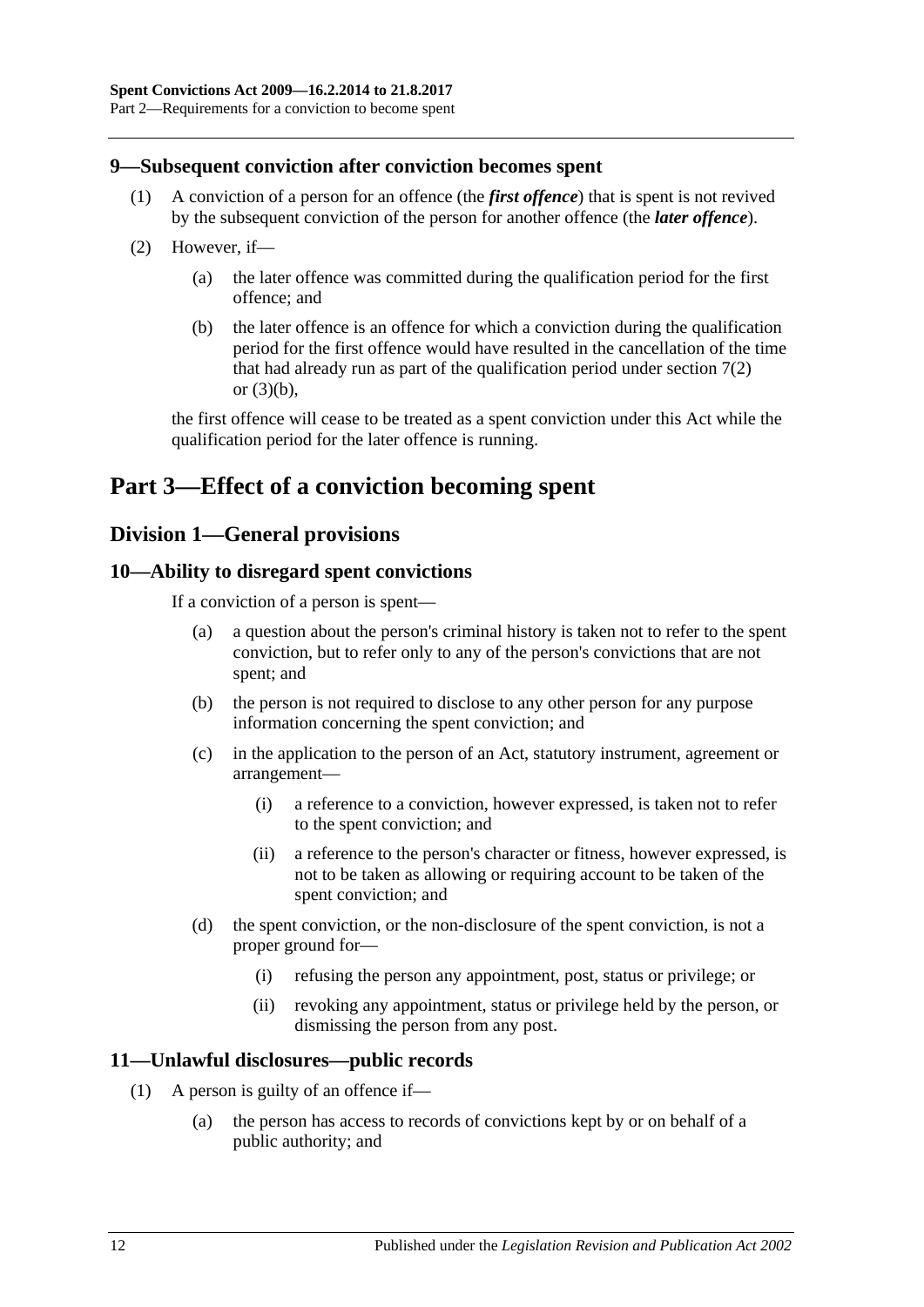- (b) the person discloses information about a spent conviction that the person has gained on account of that access; and
- (c) the person knew, or ought reasonably have known, at the time of the disclosure, that the information was about a spent conviction.

Maximum penalty: \$10 000.

- (2) It is a defence to a charge for an offence against [subsection](#page-11-5)  $(1)$  to prove—
	- (a) that the disclosure was made with the consent of the person whose conviction is spent; or
	- $(b)$  that—
		- (i) the person who made the disclosure believed in good faith that the disclosure was within the ambit of an exclusion from the operation of this section under [Schedule 1;](#page-14-5) and
		- (ii) the disclosure occurred in circumstances where steps had been taken to avoid any breach of [subsection](#page-11-5) (1) by putting in place any systems or safeguards that might reasonably be expected to be provided.

#### <span id="page-12-3"></span><span id="page-12-0"></span>**12—Unlawful disclosures—business activities**

- (1) A person is guilty of an offence if—
	- (a) the person, in the course of carrying on a business that includes or involves the provision of information about convictions for offences, discloses information about a spent conviction; and
	- (b) the person knew, or ought reasonably have known, at the time of the disclosure, that the information was about a spent conviction.

Maximum penalty: \$10 000.

- (2) It is a defence to a charge for an offence against [subsection](#page-12-3)  $(1)$  to prove—
	- (a) that the disclosure forms part of the ongoing disclosure of the information in materials or in a manner that cannot be reasonably altered to remove information about the spent conviction; and
	- (b) that the disclosure of the information commenced before the conviction became a spent conviction.

### <span id="page-12-1"></span>**Division 2—Exclusions**

#### <span id="page-12-2"></span>**13—Exclusions**

- (1) [Schedule 1](#page-14-5) sets out exclusions from the operation of [Division 1.](#page-11-2)
- <span id="page-12-4"></span>(2) The exclusions do not apply in relation to an offence if—
	- (a) the conviction has been quashed; or
	- (b) the person has been granted a pardon for the offence.
- (2a) [Subsection](#page-12-4) (2) does not apply in relation to the operation of [clause](#page-17-2) 9A of [Schedule 1.](#page-14-5)
- <span id="page-12-5"></span>(3) Subject to [subsection](#page-13-1) (3a), the exclusions do not apply in relation to a conviction that is constituted by a finding that is to be treated as a conviction under [section](#page-6-1) 3(5) and that is taken to be spent under [section](#page-6-4)  $4(1a)$ .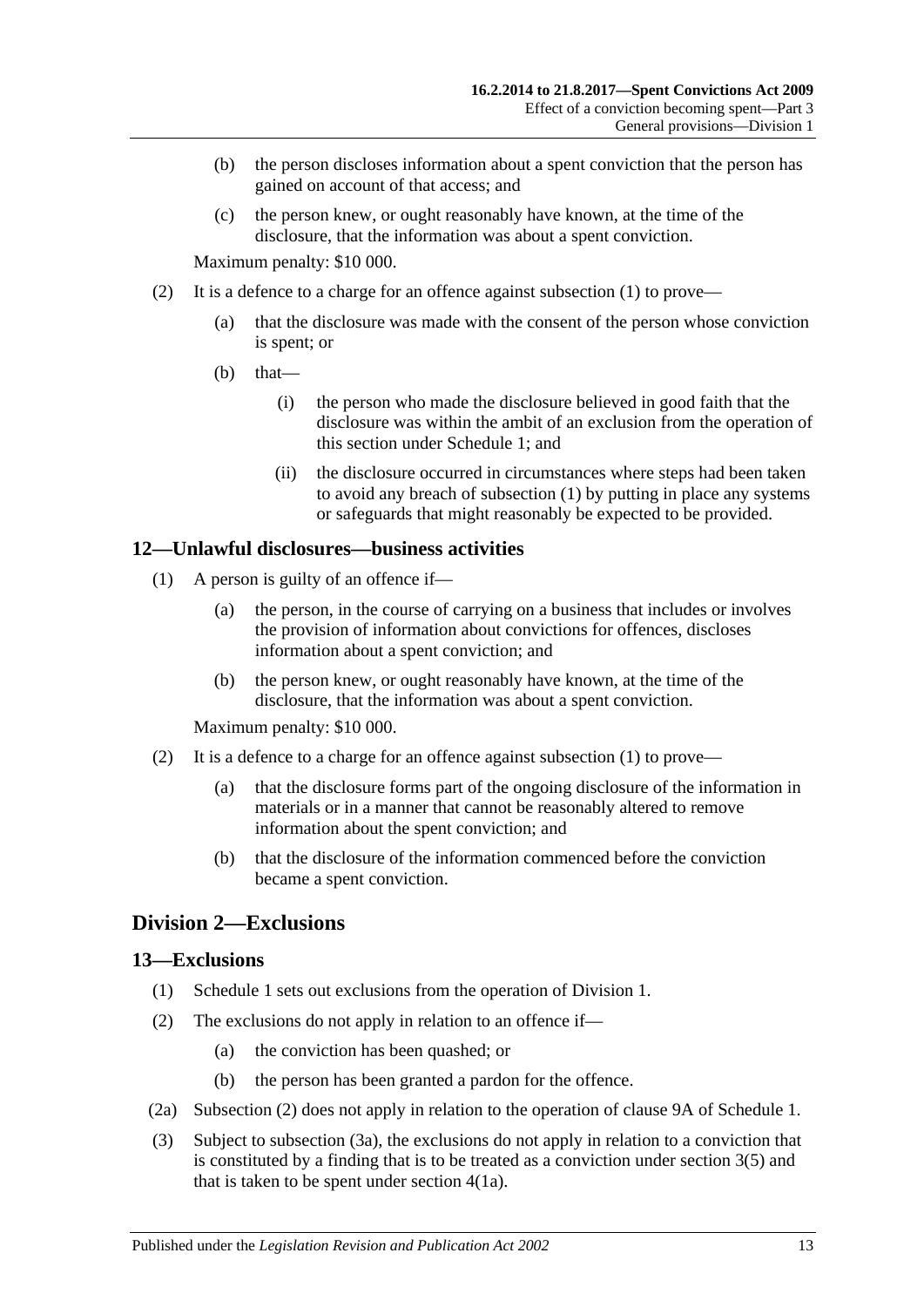- <span id="page-13-1"></span>(3a) [Subsection](#page-12-5) (3) does not apply in relation to the operation of [clauses](#page-14-6) 1, [3,](#page-15-1) [4](#page-15-2) and [9A](#page-17-2) of [Schedule 1.](#page-14-5)
- (4) An exclusion under [clause](#page-16-0) 6, [7](#page-16-1) or [8](#page-17-0) of [Schedule 1](#page-14-5) does not apply in relation to an offence committed by a particular person if a qualified magistrate has made an order to that effect under [section](#page-13-0) 13A.
- (5) The exclusions do not apply in relation to a designated sex-related offence in relation to which an order has been made under [section](#page-10-0) 8A.

#### <span id="page-13-0"></span>**13A—Exclusions may not apply**

- (1) A person in relation to whom a conviction for an offence is spent may apply to a qualified magistrate for an order that 1 or more of [clauses](#page-16-0) 6, [7](#page-16-1) and [8](#page-17-0) of [Schedule 1](#page-14-5) do not apply in relation to the offence.
- (2) An application under this section must be made in accordance with the regulations.
- (3) An application for an order under this section in relation to an offence may not be made if a qualified magistrate has refused to make an order under this section in relation to the same offence within the preceding 2 years.
- (4) An application under this section may not be made in respect of a conviction for an offence against the laws of another jurisdiction.
- (5) [Schedule 2](#page-19-3) applies to an application under this section and to proceedings on an application.
- (6) The making of an order under this section is at the discretion of the qualified magistrate and that discretion will be exercised having regard to—
	- (a) the nature, circumstances and seriousness of the offence; and
	- (b) in the case of an application that relates to [clause](#page-16-0) 6 of [Schedule 1—](#page-14-5)if the offence involved a child or children; and
	- (c) in the case of an application that relates to [clause](#page-16-1) 7 of [Schedule 1—](#page-14-5)if the offence involved a vulnerable person or persons; and
	- (d) if a victim impact statement was furnished to the sentencing court in connection with the sentencing of the applicant for the offence (and that statement is available to the qualified magistrate)—anything referred to in that statement; and
	- (e) any penalty imposed, and any other order or requirement made or imposed by a court, in relation to the offence; and
	- (f) all the circumstances of the applicant, including the circumstances of the applicant at the time of the commission of the offence and at the time of the application and whether the applicant appears to have rehabilitated and to be of good character; and
	- (g) whether the removal of the exclusion by operation of an order under this section might present a risk to children, vulnerable persons or the public more generally (and, if so, the extent of that risk); and
	- (h) whether there is any public interest served in not making the order; and
	- (i) any other matter considered relevant by the qualified magistrate.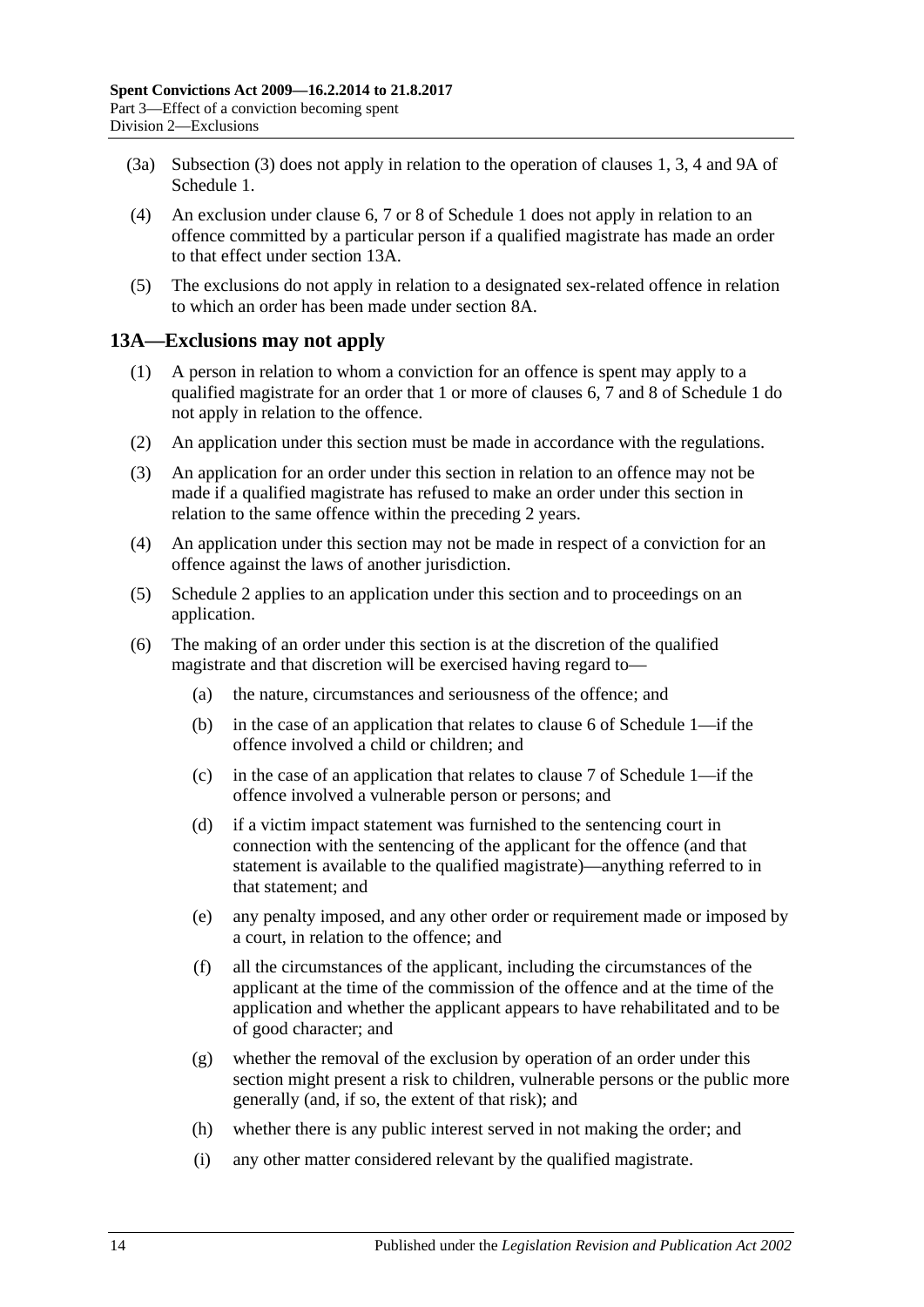- (7) An order under this section will have effect according to its terms.
- (8) An order under this section does not limit the operation of [clause](#page-17-2) 9A of [Schedule 1](#page-14-5) in any respect.

## <span id="page-14-0"></span>**Part 4—Miscellaneous**

#### <span id="page-14-1"></span>**14—Improperly obtaining information about spent convictions**

A person must not fraudulently or dishonestly obtain information about a spent conviction from records of convictions kept by or on behalf of a public authority. Maximum penalty: \$10 000.

#### <span id="page-14-2"></span>**15—Prerogative of mercy not affected**

This Act does not affect the exercise of the Royal prerogative of mercy.

#### <span id="page-14-3"></span>**16—Act does not authorise destruction of records**

This Act does not authorise or require the destruction by or on behalf of a public authority of a record relating to a spent conviction, a quashed conviction or a pardon.

#### <span id="page-14-4"></span>**17—Regulations**

- (1) The Governor may make such regulations as are contemplated by, or necessary or expedient for the purposes of, this Act.
- (2) The regulations may—
	- (a) be of general or limited application;
	- (b) vary according to the persons, times, places or circumstances to which they are expressed to apply.

## <span id="page-14-5"></span>**Schedule 1—Exclusions**

#### <span id="page-14-6"></span>**1—Justice agencies**

- (1) [Part 3 Division 1](#page-11-2) does not apply to the performance of a function or the exercise of a power by—
	- (a) a justice agency; or
	- (b) a person who is acting as a member, officer, employee, agent or contractor of a justice agency.
- (2) [Part 3 Division 1](#page-11-2) does not apply if the disclosure is made, or to be made, to or is made  $by-$ 
	- (a) a justice agency; or
	- (b) a person who is acting as a member, officer, employee, agent or contractor of a justice agency.
- (3) [Part 3 Division 1](#page-11-2) does not apply if a disclosure is made, or to be made, to or is made by a justice agency for the purposes of assessing—
	- (a) prospective employees or prospective members of the agency; or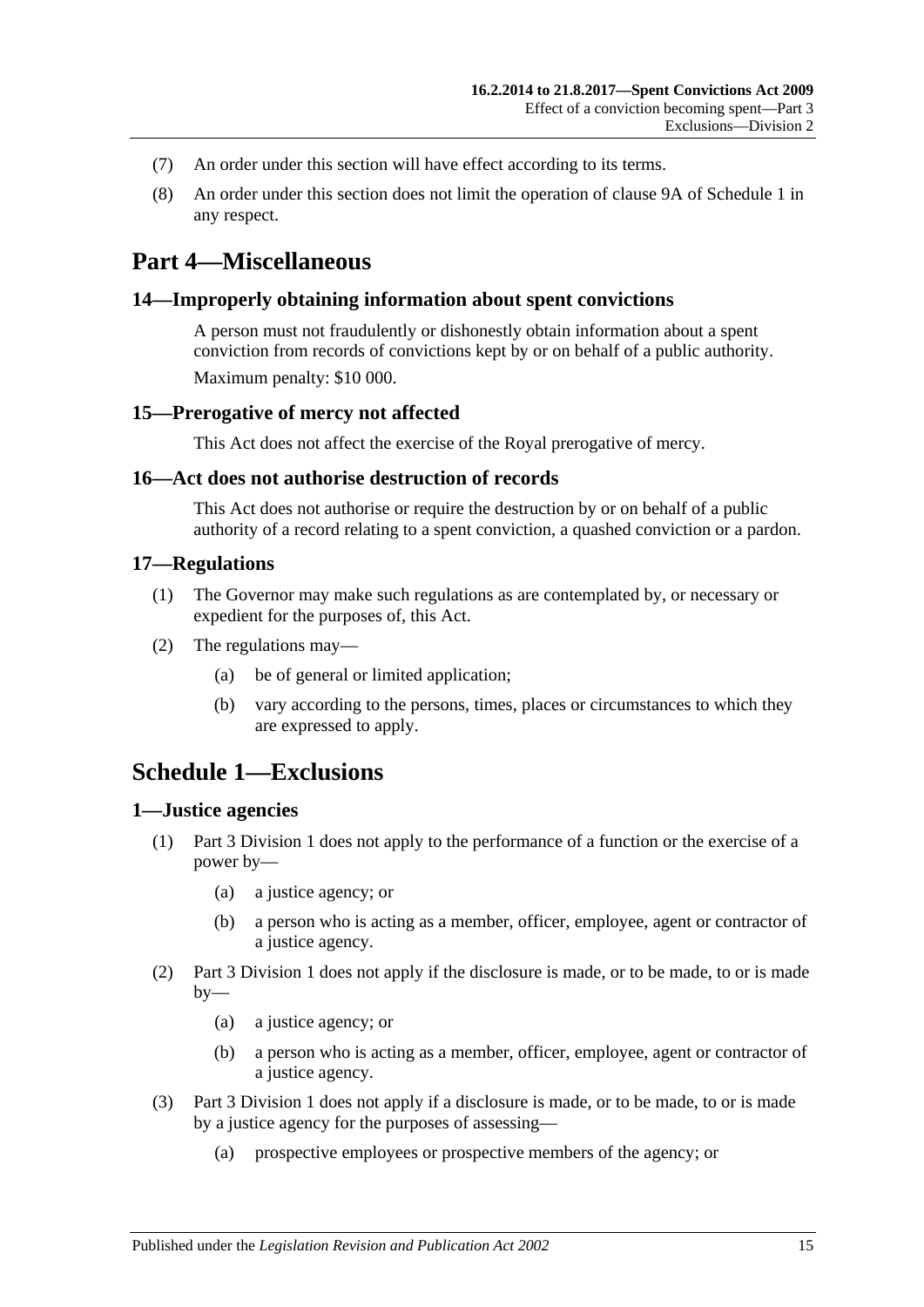(b) persons proposed to be engaged as consultants to, or to perform services for, the agency or a member of the agency.

### <span id="page-15-0"></span>**2—Commonwealth agencies**

[Part 3 Division 1](#page-11-2) does not apply if a disclosure is made, or to be made, to or is made  $by-$ 

- (a) an intelligence or security agency, for the purpose of assessing—
	- (i) prospective employees or prospective members of the agency; or
	- (ii) persons proposed to be engaged as consultants to, or to perform services for, the agency or a member of the agency; or
- (b) a Commonwealth authority, for the purpose of assessing appointees or prospective appointees to a designated Commonwealth position; or
- (c) a person who makes a decision under the *Migration Act 1958* of the Commonwealth, the *Australian Citizenship Act 2007* of the Commonwealth or the *Immigration Act 1980* of the Territory of Norfolk Island, for the purpose of making that decision; or
- (d) AUSTRAC, for the purpose of assessing—
	- (i) prospective members of the staff of AUSTRAC; or
	- (ii) persons proposed to be engaged as consultants under subsection 225(1) of the *Anti-Money Laundering and Counter-Terrorism Financing Act 2006* of the Commonwealth; or
	- (iii) persons whose services are proposed to be made available to AUSTRAC under subsection 225(3) of that Act; or
- (e) a person or body, for the purpose of instituting or conducting proceedings for any offence.

#### <span id="page-15-1"></span>**3—Designated judicial authorities**

- (1) [Part 3 Division 1](#page-11-2) does not apply in connection with proceedings before, or the making of any decision by, a designated judicial authority (including any proceedings associated with jury selection or service or otherwise with respect to the operation of a jury, a decision concerning sentencing, or a decision concerning the granting of bail).
- (2) However, a designated judicial authority before which evidence of a spent conviction is admitted must take such steps as are, in the opinion of the designated judicial entity, appropriate to avoid or minimise publication of the evidence.

#### <span id="page-15-2"></span>**4—Parole Board**

[Part 3 Division 1](#page-11-2) does not apply in connection with proceedings before, or the making of any decision by, the Parole Board.

#### <span id="page-15-3"></span>**5—Judicial and associated officers**

[Part 3 Division 1](#page-11-2) does not apply in relation to an assessment of the suitability of a person appointed, or being considered for appointment—

(a) as a judge, magistrate or justice of the peace; or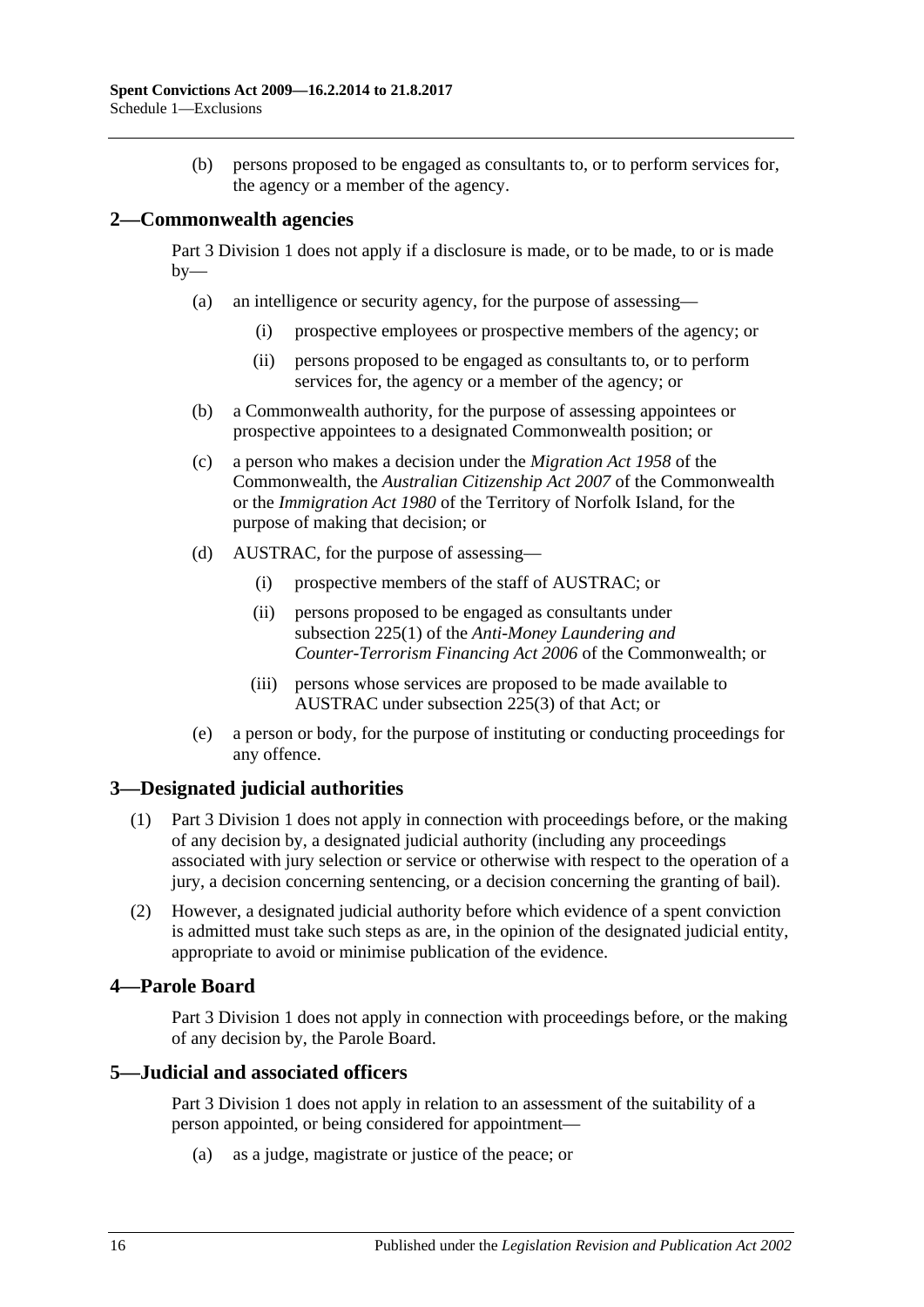(b) as a member of a court or tribunal prescribed by the regulations for the purposes of this paragraph.

### <span id="page-16-0"></span>**6—Care of children**

- (1) [Part 3 Division 1](#page-11-2) does not apply in relation to—
	- (a) any administrative, judicial or other inquiry into, or assessment of, the fitness of a person to have the guardianship or custody of a child, or access to a child; or
	- (b) any assessment of the fitness of a person undertaking, or seeking to undertake, (including without any fee or reward) work or any other activity that directly involves—
		- (i) the care, control, supervision or instruction of children; or
		- (ii) otherwise working in close proximity with children on a regular basis; or
	- (c) any assessment of the fitness of a person undertaking, or seeking to undertake, (including without any fee or reward) work or any other activity that directly involves acting as an advocate for children in legal proceedings; or
	- (d) without limiting a preceding paragraph, a disclosure required or permitted by or under another law (including a law of another jurisdiction (including a law of an overseas jurisdiction)) in relation to a person who works, or who is seeking to work, with children; or
	- $(e)$  any-
		- (i) disciplinary or fitness inquiry or investigation; or
		- (ii) enforcement action or proceedings (including for the suspension or cancellation of a registration, licence, accreditation or other authorisation or authority),

associated with a person within a preceding paragraph.

(2) This clause extends to cases involving circumstances arising outside this jurisdiction.

#### <span id="page-16-1"></span>**7—Care of vulnerable people**

- (1) [Part 3 Division 1](#page-11-2) does not apply in relation to—
	- (a) any administrative, judicial or other inquiry into, or assessment of, the fitness of a person to have the guardianship of an aged person or persons with a disability (including an intellectual disability), illness or impairment; or
	- (b) any assessment of the fitness of a person undertaking, or seeking to undertake, (including without any fee or reward) work or any other activity that directly involves—
		- (i) the care of aged persons or persons with a disability (including an intellectual disability), illness or impairment in legal proceedings; or
		- (ii) otherwise working in close proximity with aged persons or persons with a disability (including an intellectual disability), illness or impairment; or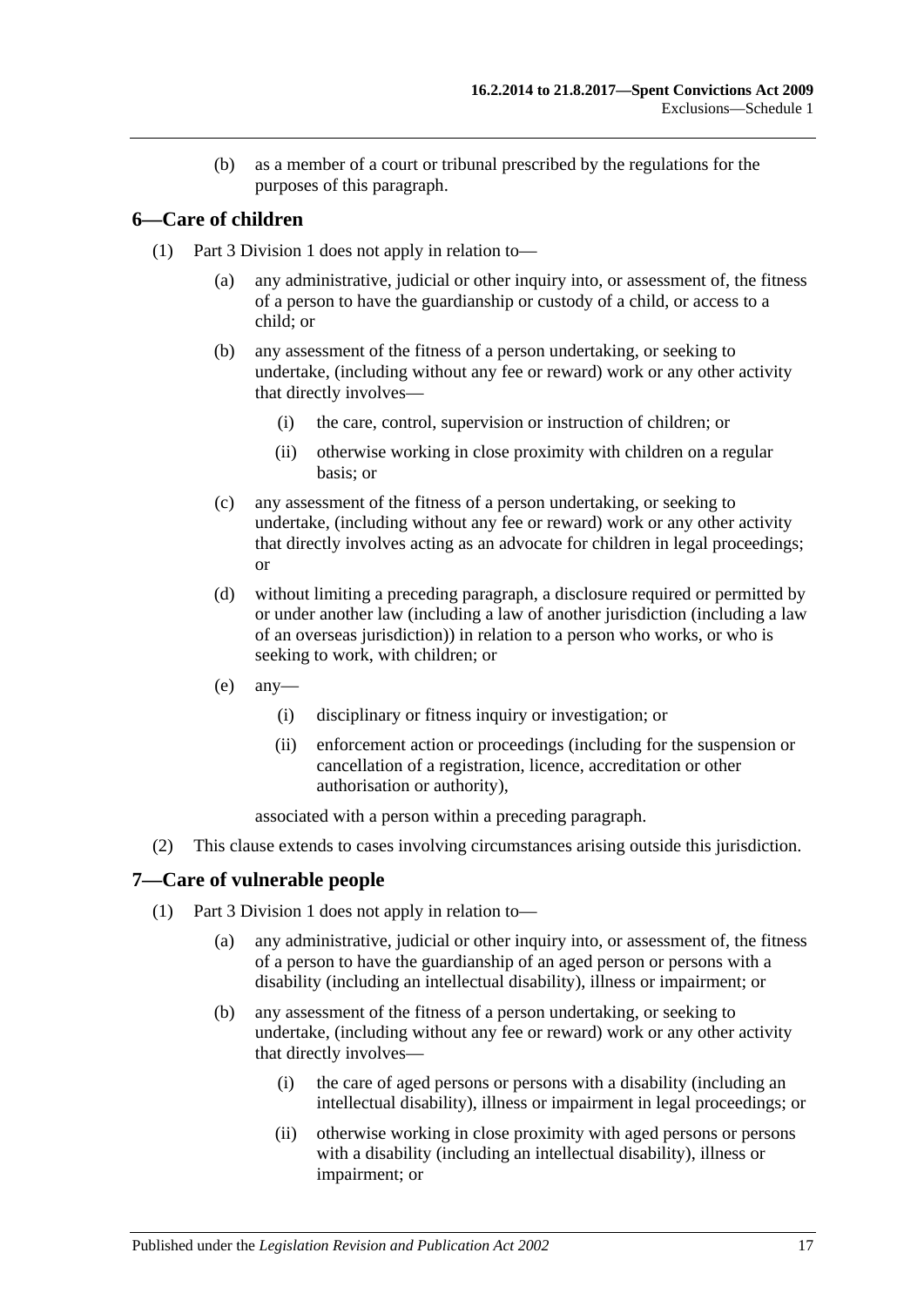- (c) any assessment of the fitness of a person undertaking, or seeking to undertake, (including without any fee or reward) work or any other activity that directly involves acting as an advocate for aged persons or persons with a disability (including an intellectual disability), illness or impairment in legal proceedings; or
- $(d)$  any-
	- (i) disciplinary or fitness inquiry or investigation; or
	- (ii) enforcement action or proceedings (including for the suspension or cancellation of a registration, licence, accreditation or other authorisation or authority),

associated with a person within a preceding paragraph.

(2) This clause extends to cases involving circumstances arising outside this jurisdiction.

#### <span id="page-17-0"></span>**8—Activities associated with a character test**

- (1) [Part 3 Division 1](#page-11-2) does not apply in relation to—
	- (a) any assessment of whether a person who, pursuant to statute, has obtained, or is seeking, registration or enrolment, or a licence, accreditation or other authorisation or authority, in or in relation to an occupation, profession, position or activity, is a fit and proper person or a person of good character; or
	- (b) any—
		- (i) disciplinary or fitness inquiry or investigation; or
		- (ii) enforcement action or proceedings (including for the suspension or cancellation of a registration, licence, accreditation or other authorisation or authority),

associated with a person within the preceding paragraph.

(2) This clause extends to cases involving circumstances arising outside this jurisdiction.

#### <span id="page-17-1"></span>**9—Firefighting, police and correctional services**

- (1) [Part 3 Division 1](#page-11-2) does not apply in relation to a disclosure to an authority concerned with the prevention or fighting of fires about a conviction that relates to the setting or lighting of a fire.
- (2) [Part 3 Division 1](#page-11-2) does not apply in relation to a person employed, or seeking employment, as a police officer.
- (3) [Part 3 Division 1](#page-11-2) does not apply in relation to a person employed in, or seeking employment in, an office or position involving duties connected with the punishment, probation or paroling of offenders.

#### <span id="page-17-3"></span><span id="page-17-2"></span>**9A—Screening units**

- (1) [Part 3 Division 1](#page-11-2) does not apply—
	- (a) to the performance of a function or the exercise of a power by a prescribed screening unit in prescribed circumstances; or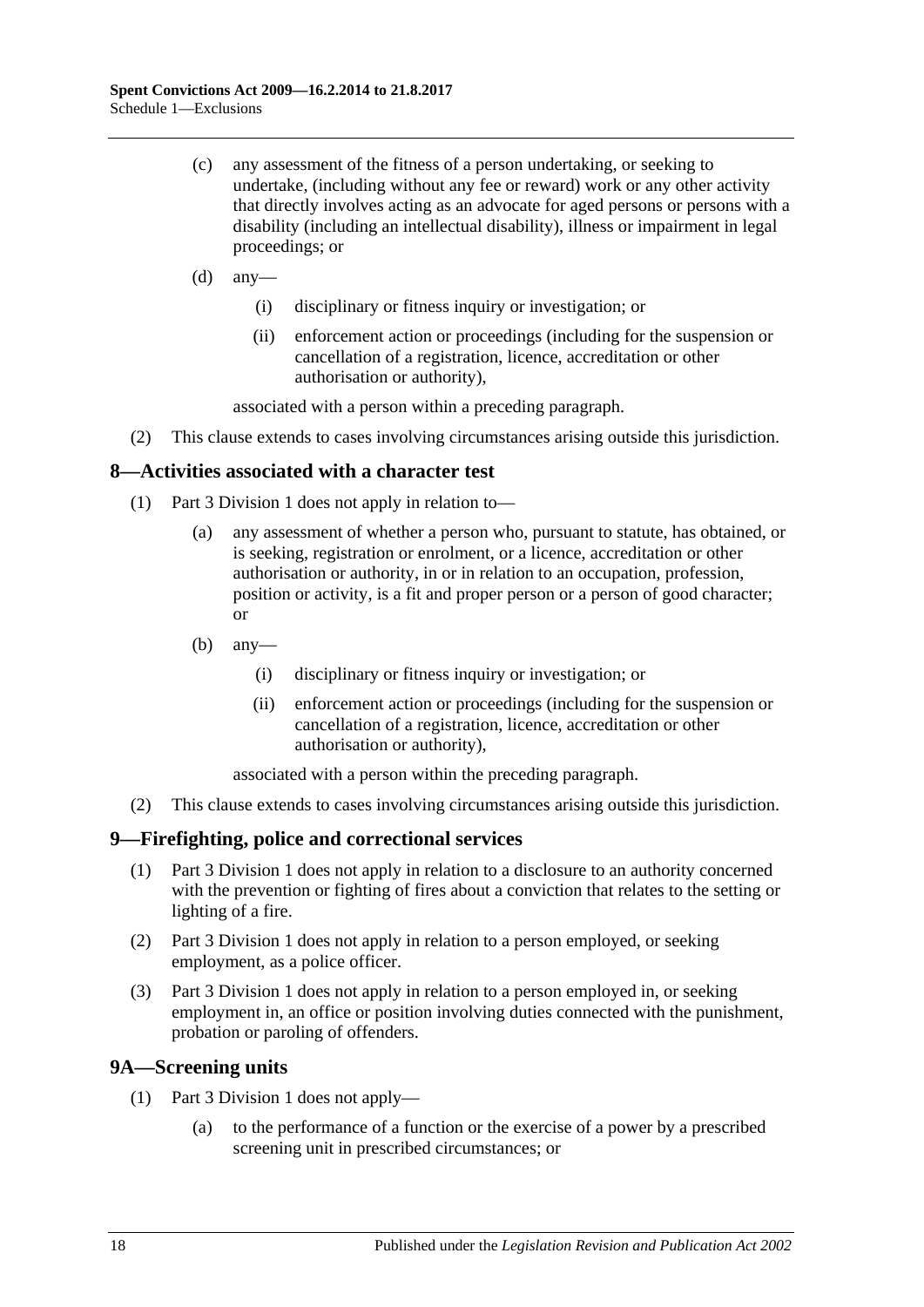- (b) in relation to an entity acting in prescribed circumstances on the basis of information furnished by a prescribed screening unit.
- <span id="page-18-2"></span>(2) However, if a prescribed screening unit is in possession of information relating to—
	- (a) a conviction that has been quashed, or in relation to which the person has been granted a pardon for the offence; or
	- (b) a conviction that is constituted by a finding that is to be treated as a conviction under [section](#page-6-1) 3(5) and that is taken to be spent under [section](#page-6-4) 4(1a); or
	- (c) a conviction for an offence in relation to which an order has been made under [section](#page-13-0) 13A,

the exclusion constituted under [subclause](#page-17-3) (1) will not apply unless the prescribed screening unit is satisfied that there are good reasons for the exclusion to have effect under this Act.

- (3) In acting under [subclause](#page-18-2) (2)—
	- (a) the prescribed screening unit must, when considering whether good reasons exist for the purposes of that subclause, give strong weight to the fact that the conviction or circumstances relate to—
		- (i) a conviction that no longer applies in relation to the person (in the case of a quashed conviction or pardon); or
		- (ii) circumstances that did not lead to an actual conviction (in the case of circumstances to which [section](#page-6-1) 3(5) applies); or
		- (iii) circumstances where a qualified magistrate has been willing to make an order under [section](#page-13-0) 13A,

as the case may be; and

- (b) if the prescribed screening unit decides that there are good reasons for the exclusion to have effect, the prescribed screening unit must provide reasons in accordance with the regulations.
- (4) In this clause—

*prescribed screening unit* means an entity (including an entity constituted under, or for the purposes of, a law of another jurisdiction) prescribed by the regulations for the purposes of this definition.

#### <span id="page-18-0"></span>**10—Official records**

[Part 3 Division 1](#page-11-2) does not apply in relation to a disclosure or a disclosure of information where the disclosure is made, in the course of official duties, by a person who has custody of or access to an official record.

#### <span id="page-18-1"></span>**11—Archives and libraries**

[Part 3 Division 1](#page-11-2) does not apply to an archive or library (or a person acting in the performance of a function of an archive or library) in accordance with the normal procedures of the archive or library.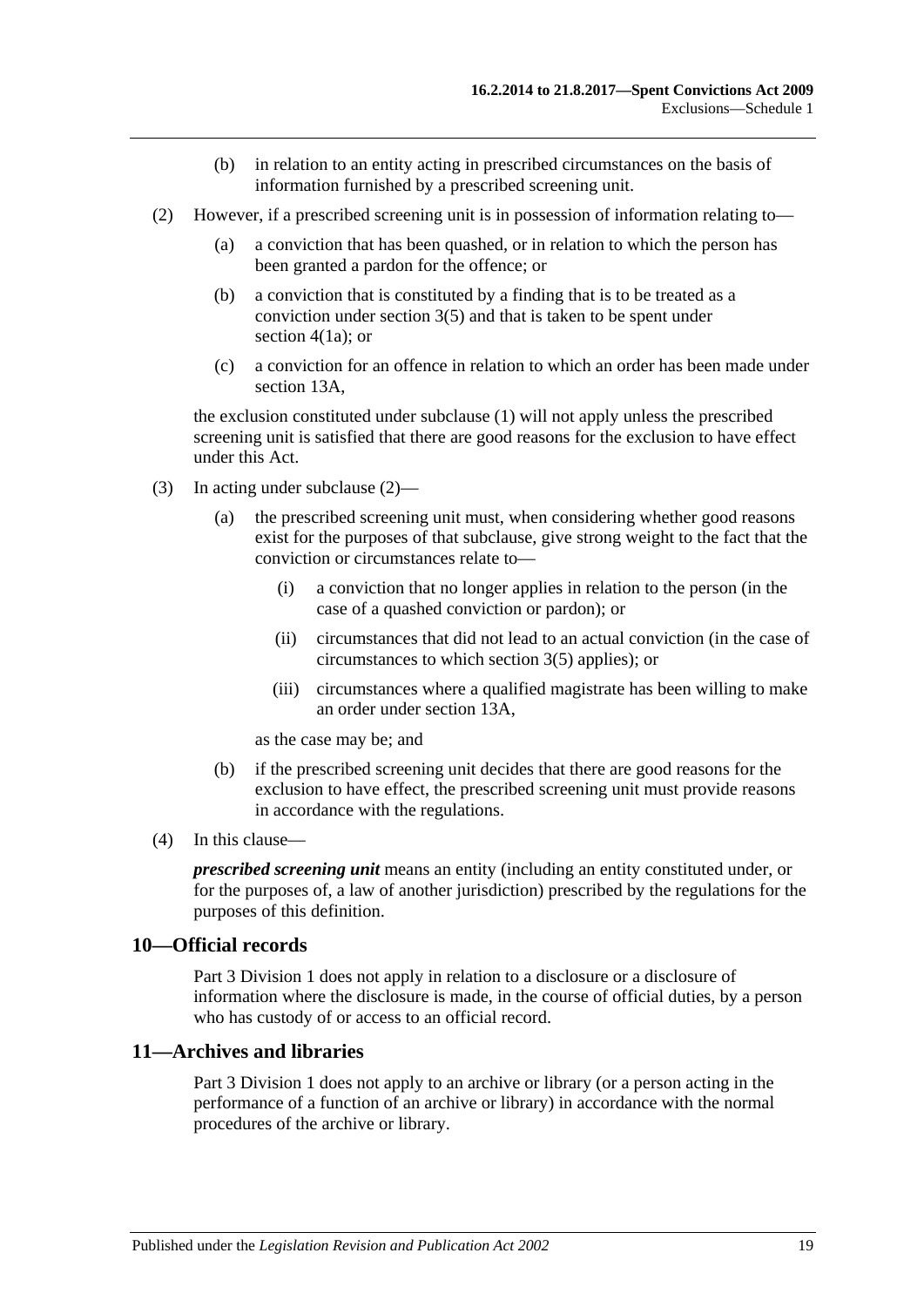### <span id="page-19-0"></span>**12—Reports and authorised publications**

[Part 3 Division 1](#page-11-2) does not apply in relation to a disclosure—

- (a) made in the ordinary course of the preparation, publication or use of a textbook, report, article or collection of material published for historical, educational, scientific or professional purposes, or in the ordinary course of any lecture, class or discussion given or held for any such purpose; or
- (b) made in connection with the preparation, publication or use of a genuine series of law reports on proceedings in courts or tribunals; or
- (c) made in connection with the preparation, publication or use of the official records of a court or tribunal.

#### <span id="page-19-1"></span>**13—Non-identifying information**

[Part 3 Division 1](#page-11-2) does not apply if a disclosure does not contain any information that would tend to identify the convicted person.

#### <span id="page-19-2"></span>**14—Prescribed exclusions**

The regulations may prescribe other exclusions from the operation of [section](#page-11-3) 10, [11](#page-11-4) or [12.](#page-19-0)

## <span id="page-19-3"></span>**Schedule 2—Provisions relating to proceedings before a qualified magistrate**

#### <span id="page-19-4"></span>**1—Interpretation**

In this Schedule—

*exemption order* means an order under [section](#page-13-0) 13A;

*prescribed order* means an exemption order or a spent convictions order;

*spent conviction order* means an order under [section](#page-10-0) 8A.

#### <span id="page-19-5"></span>**2—Extent of application**

- (1) An application for an exemption order may relate to more than 1 relevant clause under [Schedule 1](#page-14-5) and be made in relation to more than 1 offence.
- (2) An application for a spent conviction order may be made in relation to more than 1 conviction.
- (3) An application for an exemption order and an application for a spent conviction order made by the same person may be heard jointly.

#### <span id="page-19-6"></span>**3—Notice of application**

- (1) The Attorney-General and the Commissioner of Police—
	- (a) must each be served with a copy of an application for a prescribed order; and
	- (b) may each intervene in the proceedings relating to an application for a prescribed order and, in so doing, be represented at a hearing of the application.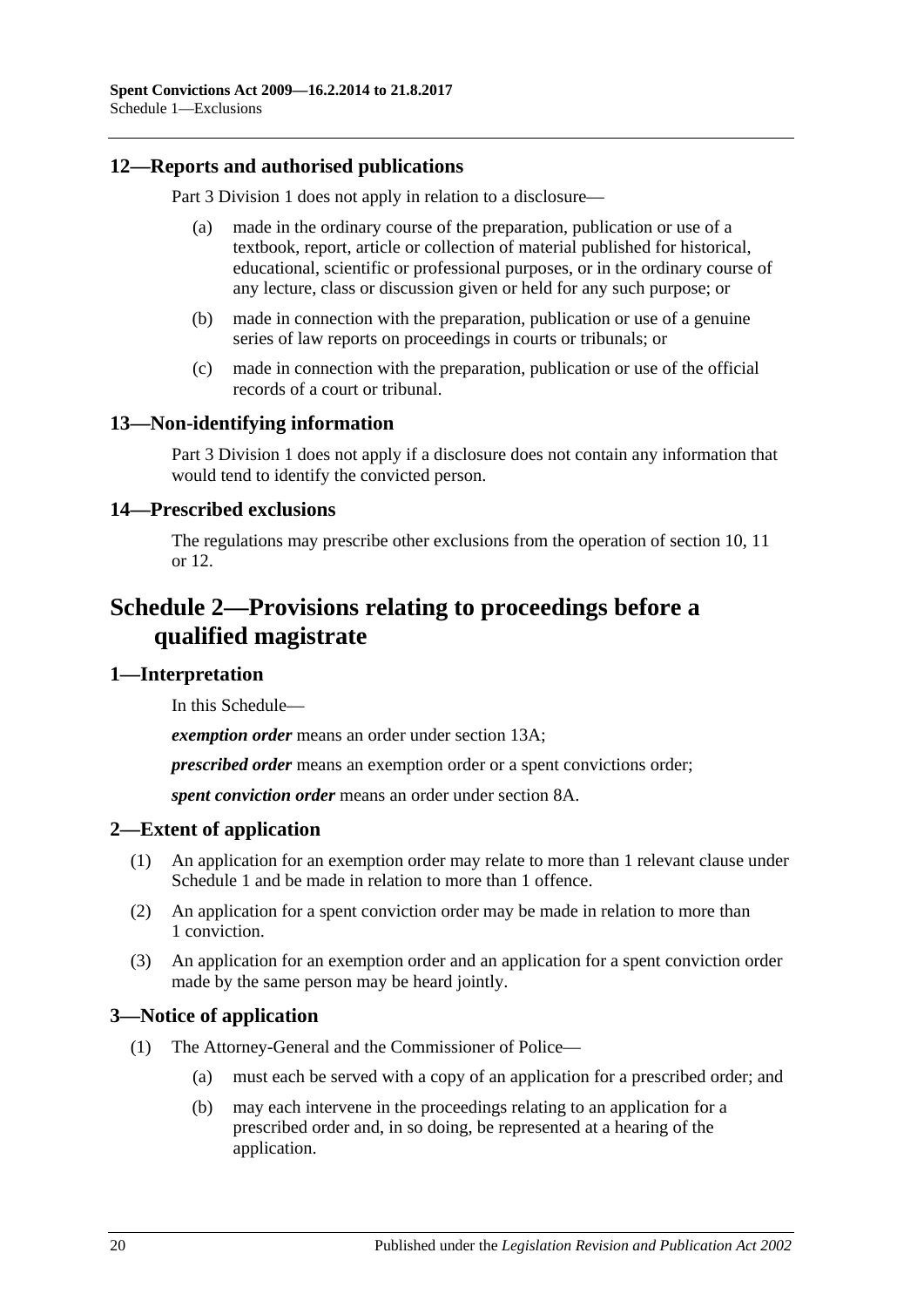- (2) In addition, in the case of an application for an exemption order that relates to [clause](#page-16-0) 6 or [7](#page-16-1) of [Schedule 1,](#page-14-5) the designated Minister—
	- (a) must be served with a copy of the application; and
	- (b) may intervene in the proceedings relating to the application and, in so doing, be represented at a hearing of the application.
- (3) In this clause—

#### *designated Minister* means—

- (a) in relation to an application for an exemption order that relates to [clause](#page-16-0) 6 of [Schedule 1—](#page-14-5)the Minister for Children's Protection; and
- (b) in relation to an application for an exemption order that relates to [clause](#page-16-1) 7 of [Schedule 1—](#page-14-5)the Minister for Disabilities;

*Minister for Children's Protection* means the Minister who has portfolio responsibility for the office within the public service that is primarily concerned with the provision of criminal history assessments for the purposes of Part 2 Division 3 of the *[Children's Protection Act](http://www.legislation.sa.gov.au/index.aspx?action=legref&type=act&legtitle=Childrens%20Protection%20Act%201993) 1993*;

*Minister for Disabilities* means the Minister who has portfolio responsibility for matters associated with the interests of persons with a disability.

#### <span id="page-20-0"></span>**4—Conduct of proceedings**

- (1) An application for a prescribed order must be heard in private unless the applicant consents to the hearing being in public or the qualified magistrate considers that, in the circumstances of the case, the hearing should be in public.
- (2) If a hearing is held in private, the qualified magistrate may give directions as to who may be present.
- (3) If a hearing is held in public, the qualified magistrate may order that there must not be published by any means any particulars likely to lead to the identification of the applicant.

#### <span id="page-20-2"></span><span id="page-20-1"></span>**5—Principles governing hearings**

- (1) In any proceedings for a prescribed order—
	- (a) the qualified magistrate is not bound by the rules of evidence but may inform himself or herself as the qualified magistrate thinks fit; and
	- (b) the qualified magistrate must act according to equity, good conscience and the substantial merits of the case without regard to technicalities and legal forms.
- <span id="page-20-4"></span>(2) Without limiting [subclause](#page-20-2) (1) and despite any other clause, but subject to [subclause](#page-20-3) (3), a qualified magistrate may, if he or she thinks it appropriate, conduct all or part of any proceedings entirely on the basis of documents without the applicant or any representative attending or participating in a hearing.
- <span id="page-20-3"></span>(3) [Subclause](#page-20-4) (2) does not apply if the Attorney-General or another Minister, or the Commissioner of Police, has intervened in the proceedings.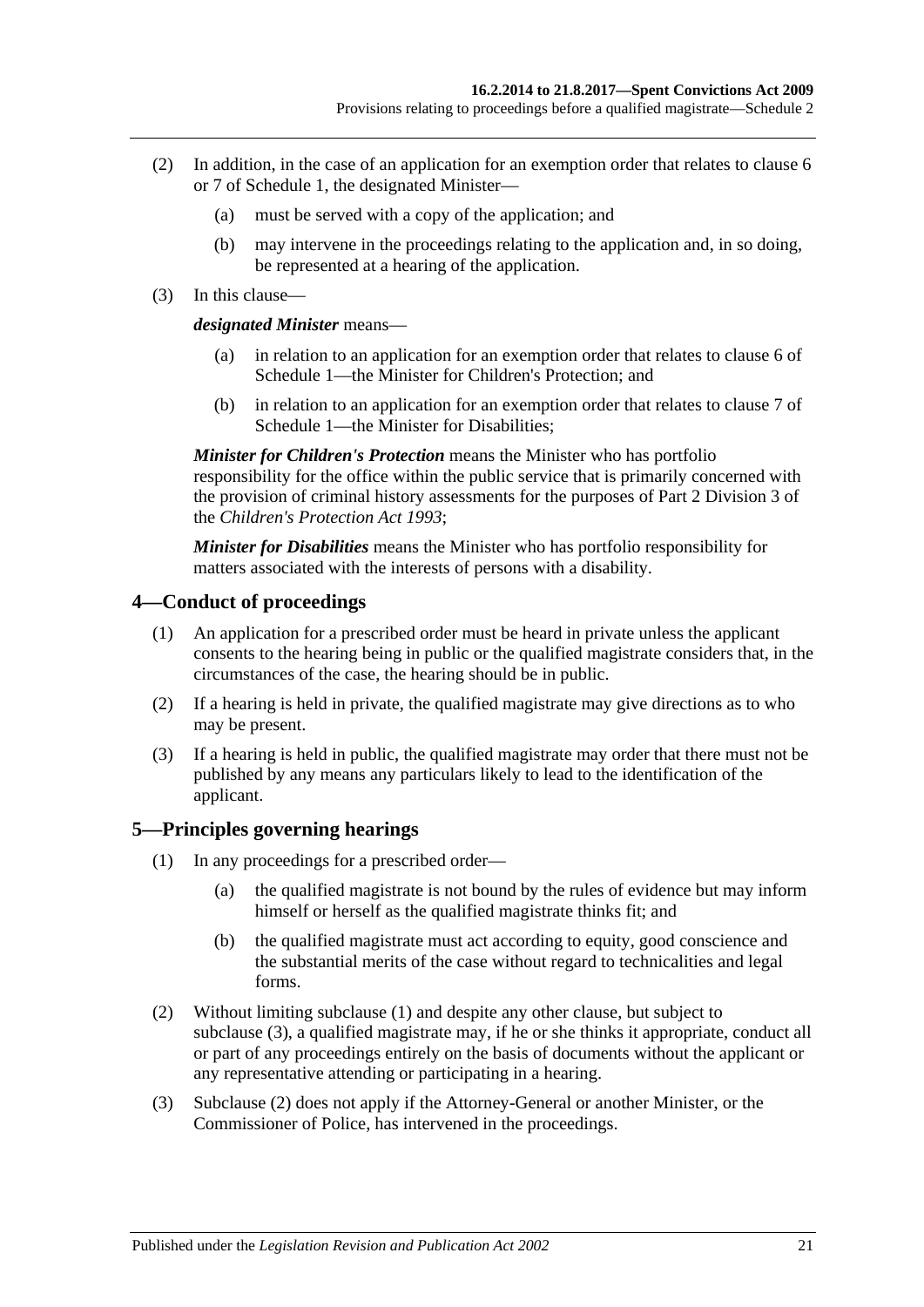Schedule 2—Provisions relating to proceedings before a qualified magistrate

(4) A qualified magistrate may, if satisfied that an application for a prescribed order is vexatious, misconceived or lacking in substance, dismiss the application without holding a hearing.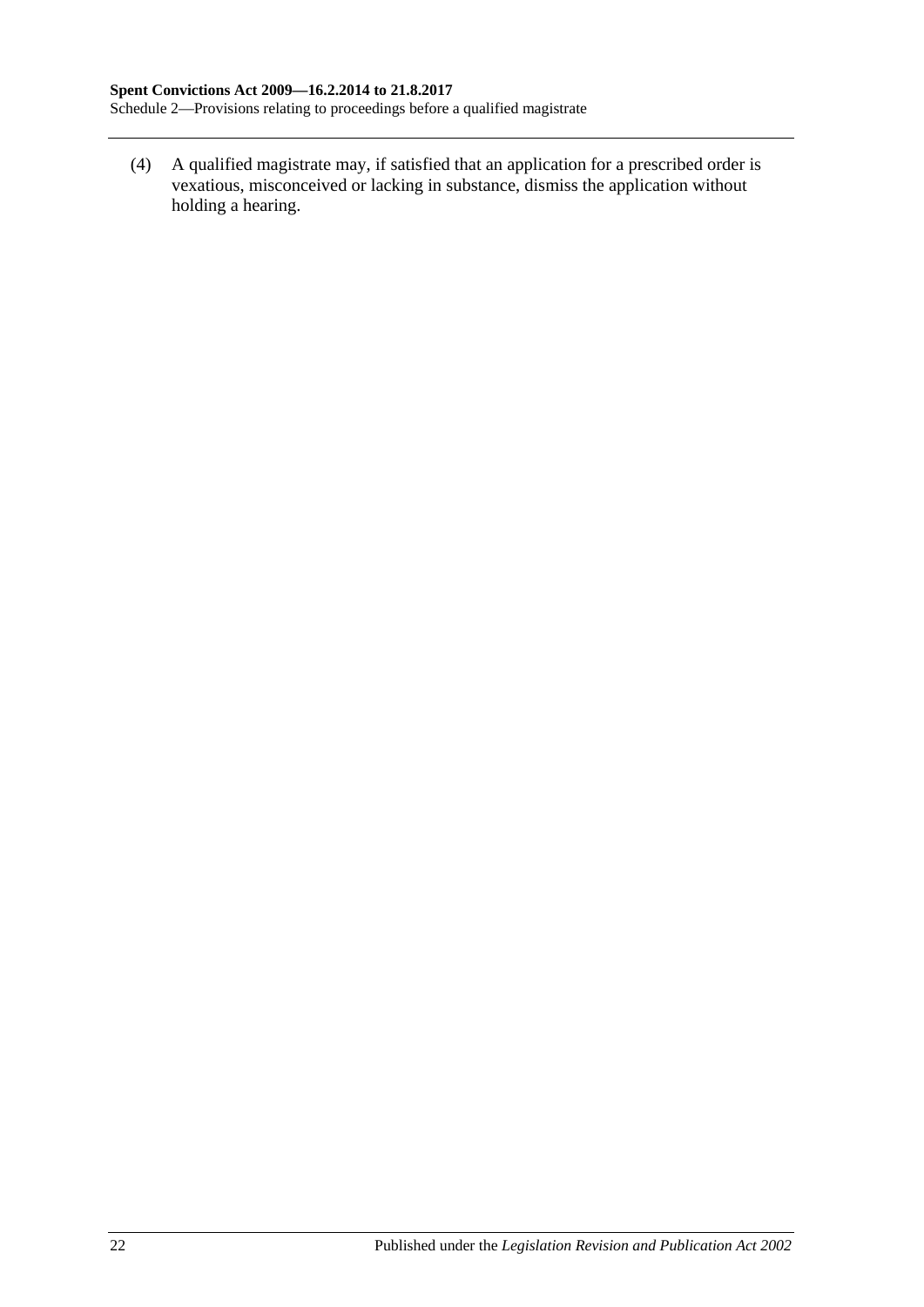## <span id="page-22-0"></span>**Legislative history**

### **Notes**

- Please note—References in the legislation to other legislation or instruments or to titles of bodies or offices are not automatically updated as part of the program for the revision and publication of legislation and therefore may be obsolete.
- Earlier versions of this Act (historical versions) are listed at the end of the legislative history.
- For further information relating to the Act and subordinate legislation made under the Act see the Index of South Australian Statutes or www.legislation.sa.gov.au.

### **Principal Act and amendments**

New entries appear in bold.

| Year No |     | Title                                                                                    | Assent     | Commencement                                                                     |
|---------|-----|------------------------------------------------------------------------------------------|------------|----------------------------------------------------------------------------------|
| 2009    | 72  | <b>Spent Convictions Act 2009</b>                                                        | 10.12.2009 | 13.2.2011 (Gazette 10.2.2011 p459)                                               |
| 2013 2  |     | <b>Spent Convictions (Miscellaneous)</b><br>Amendment Act 2013                           | 14.2.2013  | 5.5.2013 (Gazette 2.5.2013 p1391)                                                |
| 2013    | -11 | <i>Statutes Amendment</i><br>(Attorney-General's Portfolio)<br>Act 2013                  | 18.4.2013  | Pt 10 (s $23$ ) $-5.5.2013$ immediately after<br>2/2013 (Gazette 2.5.2013 p1391) |
| 2013 87 |     | <b>Statutes Amendment (Assessment of 5.12.2013)</b><br><b>Relevant History)</b> Act 2013 |            | Pt 4 (ss $10-12$ )-16.2.2014 (Gazette<br>$13.2.2014\,\mu887$                     |
| 2013    | 88  | <b>Spent Convictions (Decriminalised)</b><br>Offences) Amendment Act 2013                | 5.12.2013  | 22.12.2013 (Gazette 19.12.2013 p4927)                                            |

## **Provisions amended**

New entries appear in bold.

Entries that relate to provisions that have been deleted appear in italics.

| Provision                         | How varied                                                     | Commencement |
|-----------------------------------|----------------------------------------------------------------|--------------|
| Pt <sub>1</sub>                   |                                                                |              |
| s <sub>2</sub>                    | omitted under Legislation Revision and<br>Publication Act 2002 | 5.5.2013     |
| s <sub>3</sub>                    |                                                                |              |
| s(3(1))                           |                                                                |              |
| designated<br>sex-related offence | inserted by $88/2013$ s $4(1)$                                 | 22.12.2013   |
|                                   | eligible sex offence inserted by $2/2013$ s $4(1)$             | 5.5.2013     |
|                                   | substituted by $88/2013$ s 4(2)                                | 22.12.2013   |
|                                   | qualified magistrate inserted by $2/2013$ s $4(2)$             | 5.5.2013     |
| s(3)                              | amended by $2/2013$ s $4(3)$                                   | 5.5.2013     |
| $s \; 3(8)$                       | inserted by $88/2013$ s $4(3)$                                 | 22.12.2013   |
| s 4                               |                                                                |              |